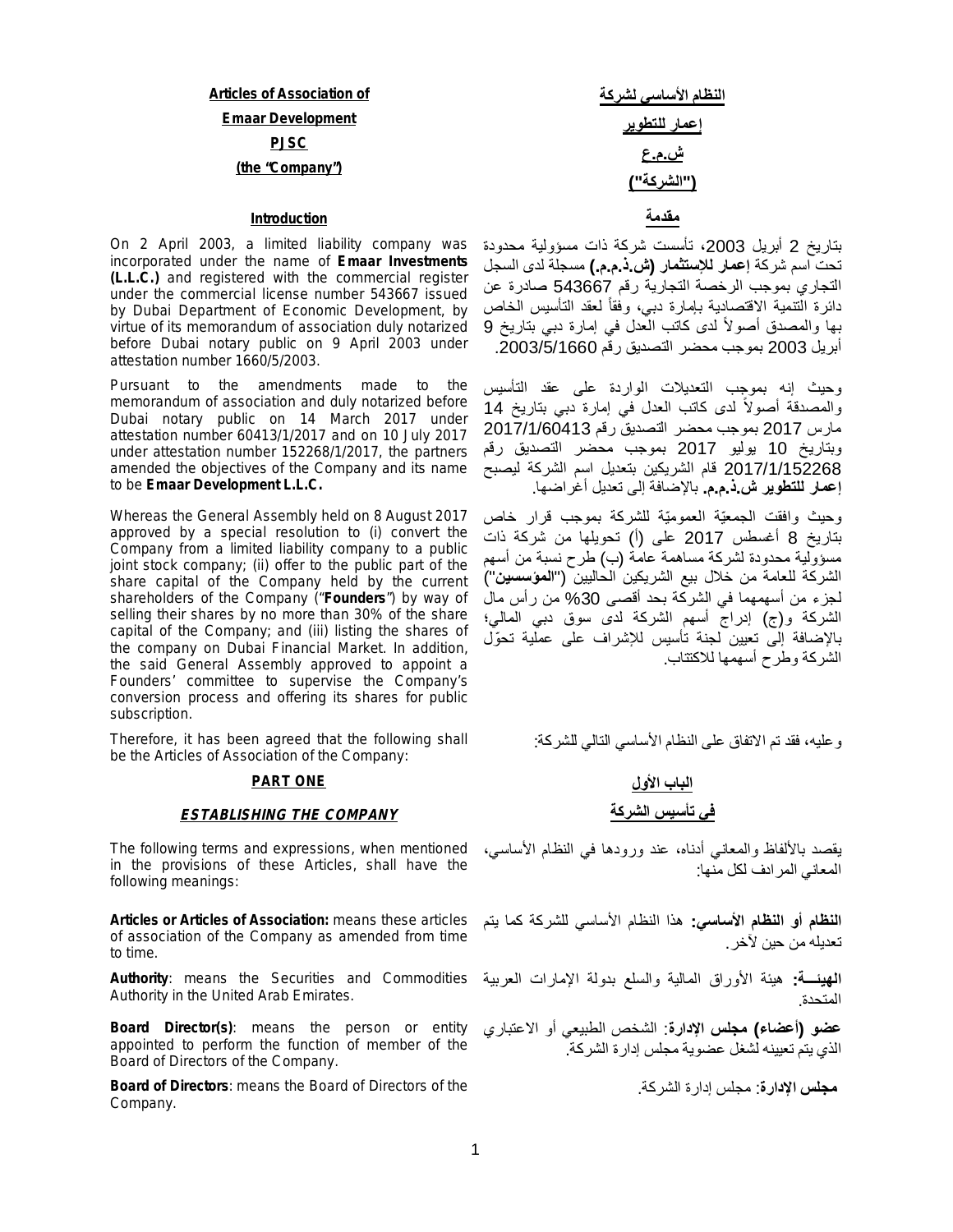**Chairman:** means the chairman of the Board of Directors appointed from time to time in accordance with the provisions of these Articles.

**Company**: means Emaar Development PJSC.

**Competent Authority**: means the department of economic development concerned with issuing the license for carrying out the activities in the Emirate of Dubai.

**Conflict of Interest**: A situation in which the partiality in taking a decision is affected due to a personal, material or moral interest, whereby the interests of the Related Parties interfere or seem to interfere with the interests of the company as a whole, or upon taking advantage of the professional or official position in any way with a view to achieving a personal benefit.

**Control:** The power to influence or control – directly or indirectly – the appointment of the majority of the members of the Board of Directors of a company or the decisions issued by the board or by the general assembly of a company through the ownership of a percentage of shares or through an agreement or arrangement leading to the same effect.

**Corporate Governance Rules**: means the set of rules, regulations, principles, standards and procedures issued from time to time by the Authority in accordance with the Law and providing for institutional compliance in managing the Company in accordance with international standards and methods through specifying the responsibilities and duties of the Management and the Board Directors while taking into consideration the protection of the rights of shareholders and stakeholders.

**Cumulative Voting**: means each shareholder has a number of votes equal to the number of shares held by such shareholder. Such votes can be provided to a single nominated Board Director or distributed among more than one nominated Board Director provided that the numbers of votes to be given to such group of nominated Board Directors is not more than the number of the votes held by such shareholder in any case whatsoever.

**Dirham**: means the official currency in the United Arab Emirates.

**Disclosure Rules**: mean the rules and requirements of disclosure under the Law, the regulations and resolutions issued in accordance thereof.

**General Assembly:** means each meeting of the shareholders of the Company (including the annual General Assembly) duly convened and held in accordance with these Articles.

**Law:** means the Federal Law No. (2) of 2015 concerning Commercial Companies and any regulations or decrees to be enacted for its implementation or as amended, completed, substituted or re-enacted in full by subsequent laws to the extent

**رئیس مجلس الإدارة:** رئیس مجلس الإدارة والذي یتم تعیینھ من وقت لآخر بموجب أحكام ھذا النظام. **الشركـــــة**: اعمار للتطویر ش.م.ع

**السلطة المختصة:** دائرة التنمیة الاقتصادیة المختصة بإصدار ترخیص مزاولة النشاط في إمارة دبي.

**تعارض المصالـح**: الحالة التي یتأثر فیھا الحیاد اللازم لإتخاذ القرار بسبب مصلحة شخصیة أو مادیة أو معنویة بحیث تتداخل أو یظھر تتداخل مصالح الأطراف ذات العلاقة مع مصالح الشركة في مجملھا أو عند إستغلال الصفة المھنیة أو الرسمیة بطریقة ما لتحقیق منفعة شخصیة.

**السیطـــــرة**: القدرة على التأثیر أو التحكم - بشكل مباشر أو غیر مباشر- في تعیین أغلبیة أعضاء مجلس إدارة شركة أو القرارات الصادرة منھ أو من الجمعیّة العمومیّة للشركة، وذلك من خلال ملكیة نسبة من الأسھم أو الحصص أو بإتفاق أو ترتیب آخر یؤدي إلى ذات التأثیر.

**قواعد حوكمة الشركـات:** مجموعة القرارات واللوائح والضوابط ً والمعاییر والإجراءات التي تصدرھا الھیئة من حین لآخر وفقا لأحكام القانون بھدف تحقیق الانضباط المؤسسي في إدارة الشركة وذلك وفقا للمعابير والأساليب العالمية من خلال تحديد مسؤوليات ً وواجبات الإدارة وأعضاء مجلس الإدارة مع الأخذ في الاعتبار حمایة حقوق المساھمین وأصحاب المصالح.

**التصویت التراكمي:** أن یكون لكل مساھم عدد من الأصوات یساوي عدد الأسھم التي یملكھا، بحیث یقوم بالتصویت بھا لمرشح واحد لعضویة مجلس الإدارة أو توزیعھا بین من یختارھم من المرشحین على أن لا یتجاوز عدد الأصوات التي یمنحھا للمرشحین الذین اختار هم عدد الأصوات التي بحوزته بأيّ حال من الأحوال.

**درھم**: العملة الرسمیة لدولة الإمارات العربیة المتحدة.

**قواعد الإفصـاح**: قواعد ومتطلبات الإفصاح الواردة في القانون والأنظمة والقرارات الصادرة بمقتضاه.

**الجمعیّة العمومیّة:** كل إجتماع یعقده مساھمي الشركة تتم الدعوة إليه ويُعقد أصولاً بموجب هذا النظام (بما في ذلك الجمعيّة العمومیّة السنویة).

**القانــون:** القانون الإتحادي رقم (2) لسنة 2015 في شأن الشركات التجاريّة وأيّ لموائح وقرارات تصدر تنفيذا له وحسبما ً یتم تعدیلھ أو استكمالھ أو إحلالھ أو إعادة إصداره أو سنھ بشكل ّ كامل بواسطة قوانین لاحقة وذلك إلى الحد (حیثما یسمح السیاق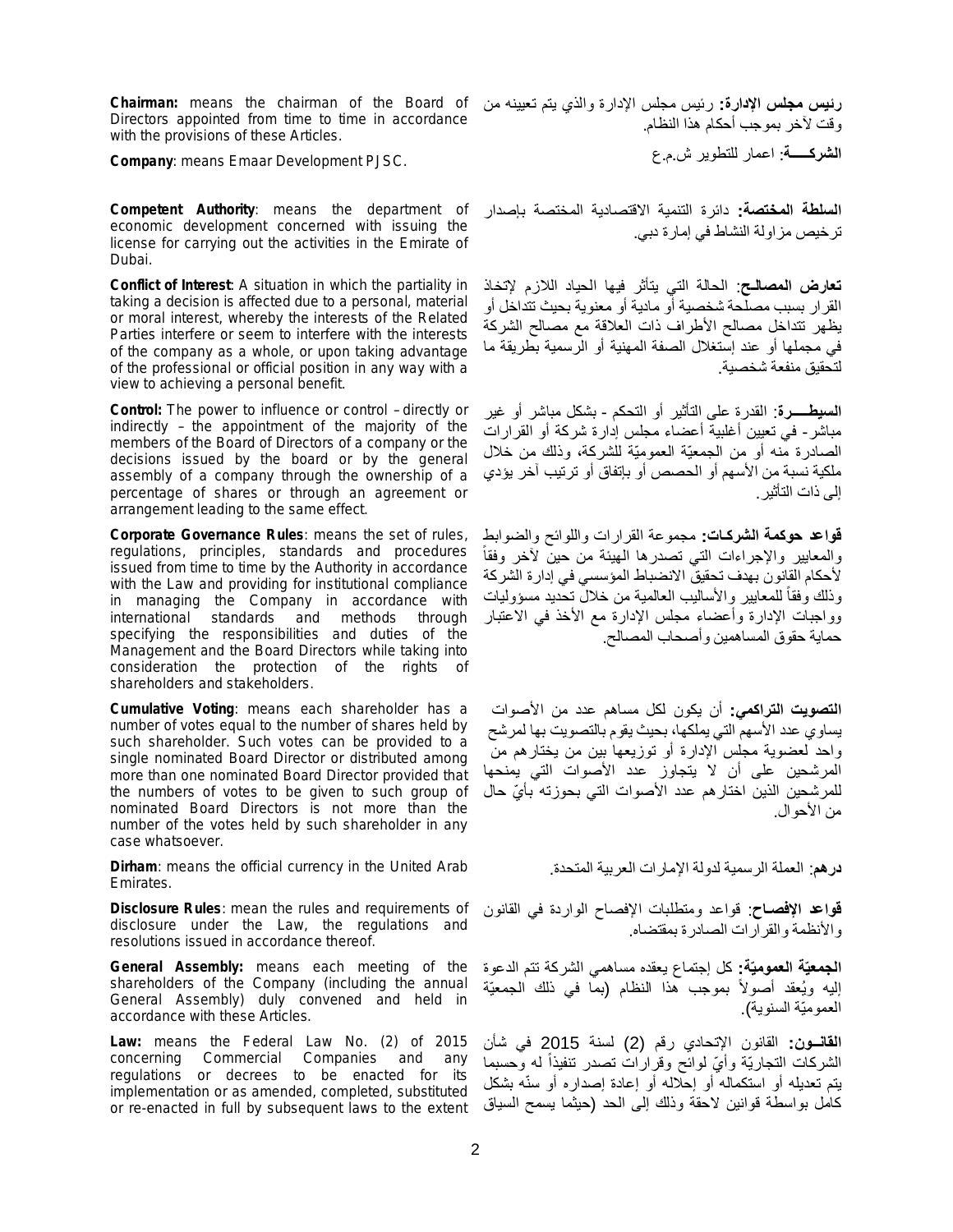(where the context permits) applicable to the provisions of these Articles.

**Listing Rules**: mean the rules and requirements of listing under the Law, the regulations and resolutions issued in accordance thereof or for its implementation, including the internal regulations of the Market.

**Management:** means the executive management of the Company that includes the Manager and his/her deputies authorized by the Board of Directors to manage the Company.

**Manager(s)**: means the general manager, executive manager, chief executive officer or managing Board Director of the Company appointed by the Board of Directors to manage the Company.

**Marke**t: means Dubai Financial Market in which the shares of the Company shall be listed.

**Memorandum of Association:** means the memorandum of association of the Company.

**Related Parties**: means the Chairman and members of the Board of Directors of the Company, members of the Senior Executive Management of the Company, employees of the Company, and the companies in which any of such persons holds 30% or more of its capital, as well as subsidiaries or sister companies or affiliate companies.

**Special Resolution**: means a resolution passed by the shareholders owning no less than three quarters of the shares represented in the General Assembly.

# **الما ّدة (1) (1) Article**

The name of the Company is Emaar Development (a public joint stock company) (to be referred to hereinafter as the "**Company**").

### **الما ّدة (2) (2) Article**

The head office of the Company and its legal place of business shall be in Emirate of Dubai. The Board of Directors may establish branches, offices and agencies in or outside the State.

The duration of this Company is ninety nine (99) Gregorian years commencing on the date of the registration of the Company at the commercial register.

Such term shall be automatically renewed for similar successive terms unless a Special Resolution of the General Assembly is issued to amend the term of the Company or terminate the same.

# **الما ّدة (4) (4) Article**

The objects that the Company is established for shall be in compliance with the provisions of the laws and regulations in force in the State.

بذلك) الذي یسري على أحكام ھذا النظام.

**قواعد الإدراج:** قواعد ومتطلبات الإدراج الواردة في القانون والأنظمة والقرارات الصادرة بمقتضاه أو تنفيذا له، واللوائح ً الداخلیة الخاصة بالسوق.

**الإدارة:** الإدارة التنفیذیة للشركة وتشمل مدیر الشركة ونوابھ الْمُخوَّلين من قبل مجلس الإدار ة بإدار ة الشركة.

**مدیر (مدیري) الشركة:** المدیر العام، المدیر التنفیذي، الرئیس التنفیذي أو العضو المنتدب للشركة المعیّن من قبل مجلس الإدارة لإدارة الشركة.

**الســـوق:** سوق دبي المالي الذي سیتم إدراج أسھم الشركة بھ.

**عقد التأسیس:** عقد تأسیس الشركة.

**الأطراف ذات العلاقة:** رئیس وأعضاء مجلس إدارة الشركة وأعضاء الإدارة التنفیذیة العلیا للشركة والعاملین بھا والشركات التي یساھم فیھا أي من ھؤلاء بما لا یقل عن %30 من رأس مالھا وكذا الشركات التابعة أو الشقیقة أو الحلیفة.

**القرار الخاص:** القرار الصادر بأغلبیة أصوات المساھمین الذین یملكون ما لا یقل عن ثلاثة أرباع الأسھم الممثلة في اجتماع الجمعیّة العمومیّة للشركة.

**الدولـــة:** دولة الإمارات العربیة المتحدة. .Emirates Arab United means **:State**

یكون اسم الشركة ھو اعمار للتطویر (شركة مساھمة عامة) (ویشار إلیھا فیما بعد بـ"**الشركة**").

یكون مركز الشركة الرئیسي ومحلھا القانوني في إمارة دبي، ويجوز لمجلس الإدارة أن ينشئ لها فروعاً ومكاتب وتوكيلات في داخل الدولة وخارجھا.

# **الما ّدة (3) (3) Article**

المدة المحددة لھذه الشركة ھي (99) تسعة وتسعون سنة میلادیة تبدأ من تاریخ إشھارھا في السجل التجاري.

وتجدد ھذه المدة بعد ذلك تلقائیا لمدد متعاقبة ومماثلة ما لم یصدر قرار خاص من الجمعیّة العمومیّة بتعدیل مدة الشركة أو إنھائھا.

تكون الأغراض التي أسست من أجلھا الشركة متفقة مع أحكام القوانین والقرارات المعمول بھا داخل الدولة.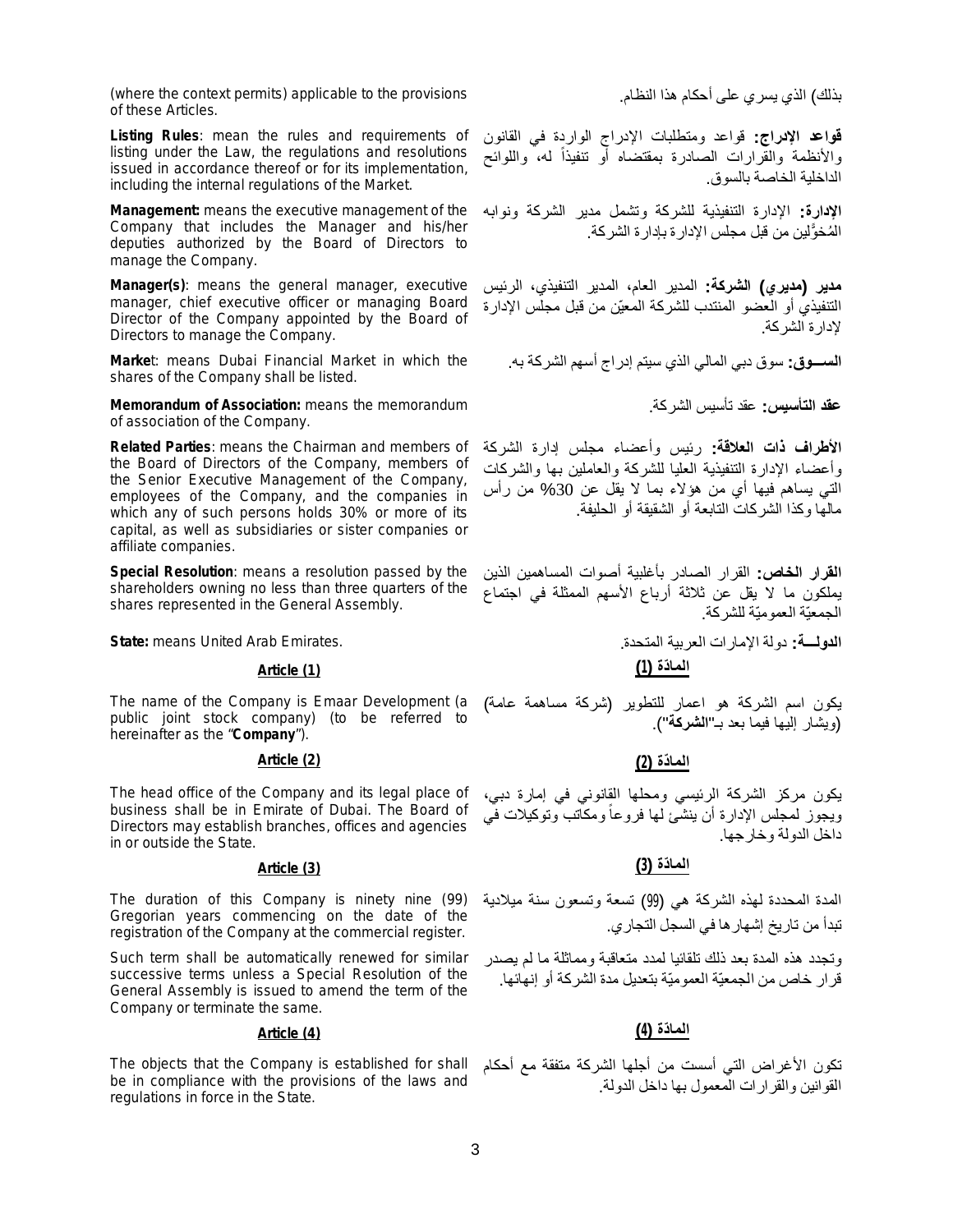- 
- Real estate development.
- Buying and selling of real estate.
- Leasing and management of self-owned property.
- (b) The Company has the right in exercising its activities:
- (i) to use Company's funds to invest in any economical activities and fields related to the Company's activities, and have the right to participate, form joint ventures and have an interest of whatsoever nature with any other person inside or outside the State whether by way of joint venture or otherwise in any type of business and to participate in their capital; and to own trademarks, patents, copyrights, industrial designs, and any other intellectual property rights the Company deems necessary for its business;
- (ii) to acquire and/or possess and/or sell, and/or transfer and/or assign companies, sole establishments and other legal entities related to the Company's objectives and to create subsidiaries and branches in and/or outside the State after having obtained the necessary authorizations from the competent authorities;
- (iii) to act as an agent for the companies, establishments international organizations and other legal entities in relation to the Company's objectives and to represent the same in the State and abroad;
- (iv) to enter into commercial and financial transactions, execute and implement contracts and other obligations, draw, accept and negotiate negotiable instruments, open and operate bank accounts and borrow money for any period of time with or without security on any or all of the assets of the Company, issue guarantees for its self and third parties, invest monies and deal with such investments on its own account and generally to institute, participate in or promote commercial and mercantile enterprises and operations of all kinds in relation to or for the purpose of the business of the Company, and to do all such other things as may be considered to be incidental to or conducive to the above objects or any of them;
- (v) to carry on any other new business or activity, including establishing or closing branches and/or Subsidiary as may be permitted by the competent authorities within or outside the State; and/or
- (a) The objectives of the Company are as follows: :ھي الشركة أجلھا من تأسست التي الاغراض) أ( − التطویر العقاري
	- − شراء الأراضي والعقارات وبیعھا - تأجیر وإدارة العقارات الخاصة
	- (ب) وللشركة الحق في سبیل ممارسة أغراضھا:
	- (1) استعمال أموال الشركة للاستثمار في المجالات والنشاطات الاقتصادیة المتعلقة بنشاط الشركة، كما لھا الحق في أن تشارك بأيّ مشاریع مشتركة وأن یكون لمها مصلّحة، أياً كانت طبيعتها، مع أيّ شخص آخر سواء داخل أو خارج الدولة وسواء كان ذلك عن طریق الدخول في مشاریع مشتركة أو غیرھا من الأعمال الأخرى والمشاركة في رأس مالھا، وأن تمتلك العلامات التجاریّة وبراءات الاختراع وحقوق التألیف والنشر والرسوم والنماذج الصناعیة وجمیع حقوق الملكیة الفكریة الأخرى التي تراھا الشركة ضروریة لأعمالھا؛
	- (2) أن تستحوز على و/أو تتملك و/أو تبیع و/أو تنقل ملكیة و/أو تتنازل عن الشركات والمؤسسات الفردیة والكیانات القانونیة الآخرى والتي تتشابھ أغراضھا بأغراض الشركة وأن تؤسس شركات تابعة أو فروع لھا داخل و/أو خارج الدولة بعد الحصول على التراخیص اللازمة من السلطات المّعنیة؛
	- (3) العمل كوكیل للشركات والمؤسسات والمنظمات الدولیة وأيّ كیان قانونی أخر ذات علاقة بأغراض الشركة وأن تُمثل تلك الشركات داخل الدولة وخارجھا؛
	- (4) الدخول فـي أيّ معاملات تجاریـة ومالیّة وتنفیذ الـعقود وأداء أيّ إلتزامات أخرى وسحب وقبول والتفاوض بشأن الأوراق التجاریّة القابلة للتداول وفتح وإدارة الحسابات البنكیة واقتراض الأموال لأیّة فترة زمنیة سواء مقابل ضمانات أو دون ضمانات على بعض أو جمیع أصول الشركة وإصدار الضمانات لنفسھا أو للغیر واستثمار الأموال والتعامل مع ھذه الاستثمارات لحسابھا الخاص وعلى وجھ العموم إقامة أو المشاركة في أو تطویر المشاریع أو العملیات التجاریّة بجمیع أشكالھا ذات العلاقة بأعمال الشركة أو التي تخدم أغراضھا وكذلك التعامل مع كافة الأمور الأخرى سواء العارضة أو الطارئة أو تفضي إلى تحقیق الأغراض المذكورة أعلاه أو أيّ منها؛
	- (5) ممارسة أیّة أعمال جدیدة أو نشاط بما ذلك تأسیس أو غلق الفروع و/أو الشركات التابعة وفقا لما تسمح به ً السلطات المختصة داخل أو خارج الدولة؛ و/أو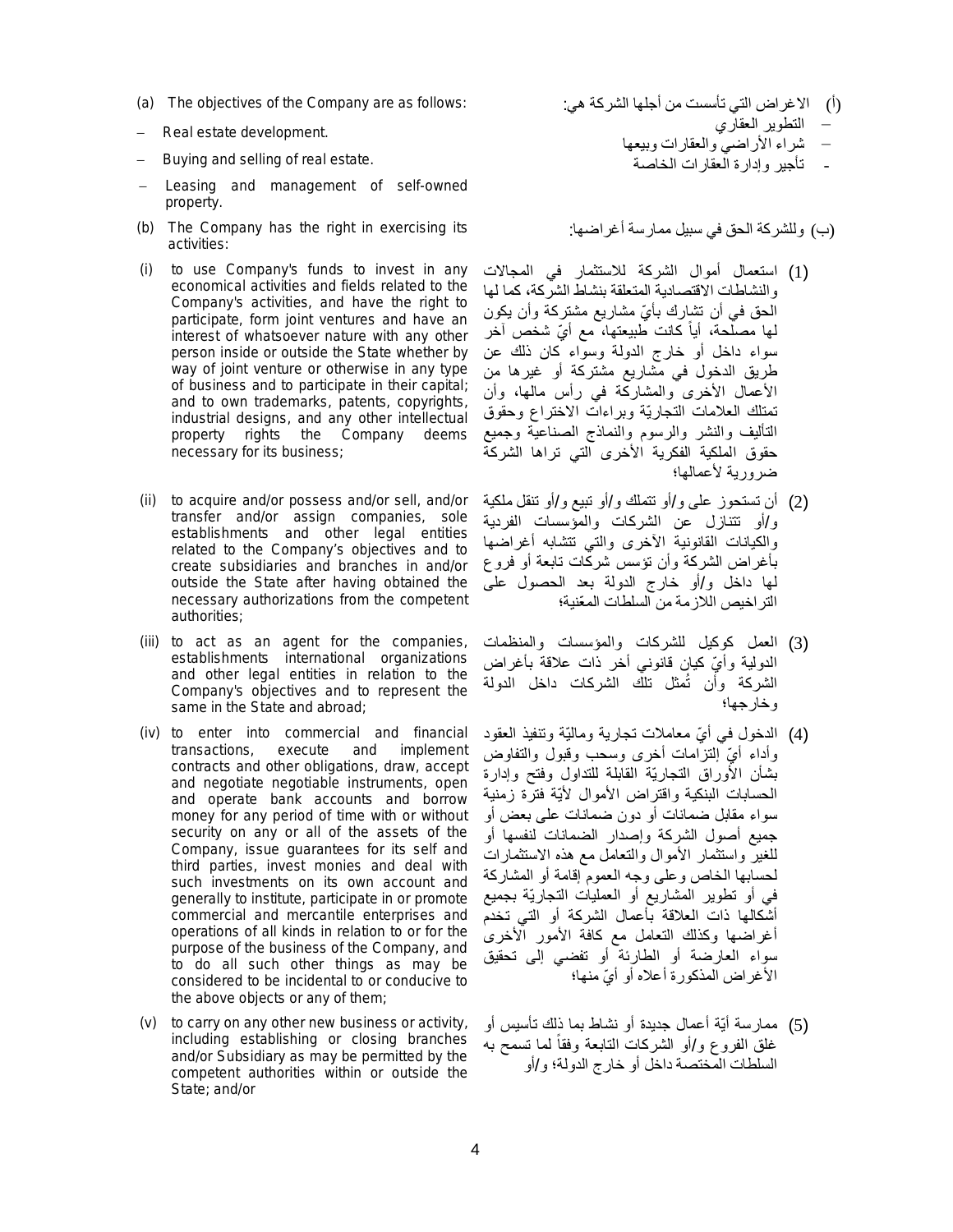- (vi) to conduct any other businesses related to the above objectives, and through the Company's own resources or through another company or person(s) who deal in the same field of activity.
- (c) The above objects shall be interpreted liberally and in its widest meaning and shall not be narrowly interpreted.
- (d) The Company may also carry on any other new business or activity that the parties agree to or establish any new branch as may be permitted by the competent authorities in any of the Emirates of the UAE or outside the UAE.

### **PART TWO**

### *THE CAPITAL OF THE COMPANY*

### **الما ّدة (5) (5) Article**

The issued capital of the Company is determined at four billion (4,000,000,000) UAE Dirhams, divided into four billion (4,000,000,000) shares, the nominal value of each share is one (1) UAE Dirham, with Three billion nine hundred ninety-nine million seven hundred thousand (3,999,700,000) shares corresponding to inkind shares and three hundred thousand (300,000) shares corresponding in-cash shares. All the shares of the Company shall be equal in all aspects.

The authorized capital of the Company is determined at eight billions (8,000,000,000) UAE Dirham. The Board of Directors may increase the issued capital of the Company within the limits of the authorized capital by virtue of a board resolution pursuant to the regulations issued by the Authority in this regard.

Following the sell-down of twenty percent 20% of the current shares of the Founders, the Founders own three billion two hundred million (3,200,000,000) shares, having a nominal value of three billion two hundred million (3,200,000,000) UAE Dirham.

- (6) ممارسة أيّ أعمال أخرى متصلة أو تتعلق بالأغراض الوادرة أعلاه، وسواء كان ذلك من خلال موارد الشركة الخاصة أو بواسطة شركات أخرى أو شخص أو أشخاص آخرین یعملون في نفس المجال.
- (ج) تُف َّسر أغراض الشركة والموضحة في الفقرات المذكورة أعلاه بشكل متحرر وتكون لها أوسع المعاني دون أيّ تقييد.
- (د) كما یجوز للشركة أن تمارس أیة أعمال جدیدة أو نشاط أو فتح فر ع جدید وفقا لما تسمح به السلطات المختصة في أيّ إمارة من إمارات الدولة أو في خارج الإمارات العربیة المتحدة.

**الباب الثاني في رأس مال الشركة**

ُحـّدد رأس مـال الشـركة المصدر بمـبلغ أربعة ملیار (4.000.000.000) درھم إمـاراتي مـوزع عـلى أربعة ملیار (4.000.000.000) سھم قیمة كل سـھم درھم إماراتي واحد، و ل تمث ֧֪֦֪֦֧֟֟֟֟֟֟֟֟֟֟֟֟֟֟֟֟֟֟֟֟֟֟֟֟֟֟֟֟֟֟֟֟֟֟֟ ثلاثة ملیارات تسعمائة تسعة ,تسعون ملیون وسبعمائة ألف (3.999.700.000) سھماً مقابل حصص عینیة وثلاثمائة ألف (300.000) سھماً مقابل حصص نقدیة. وتكون جمیع أسھم الشركة متساویة مع بعضھا البعض من كافة الجوانب.

و ُحـ ّدد رأس مال الشركة المصرح بھ بمبلغ ثمانیة ملیارات (8.000.000.000) درھم إماراتي. ویجوز لمجلس الإدارة زیادة رأس المال المصدر للشركة في حدود رأس المال المص ّرح بھ بموجب قرار صادر عن مجلس الإدارة في ضوء قرارات الھیئة في ھذا الشأن.

# **الما ّدة (6) (6) Article**

بعد بیع ما یوازي نسبة عشرین بالمائة (%20) من إجمالي أسھم المؤسسین الحالیة، یمتلك المؤسسین ثلاثة ملیار ومائتان ملیون (3،200،000،000) سھم بقیمة اسمیة ثلاثة ملیار ومائتان ملیون (3،200،000،000) درھم إماراتي.

| % في رأس المال                    |           | عدد الأسهم                 | قيمة الاسهم                       | الجنسبة                                              |                         | الاسم                                                  |
|-----------------------------------|-----------|----------------------------|-----------------------------------|------------------------------------------------------|-------------------------|--------------------------------------------------------|
|                                   | %79<br>%1 | 3.160.000.000<br>40.000000 | 3.160.000.000<br>40.000.000       | الإمار ات العر بية المتحدة<br>جزر العذراء البريطانية |                         | إعمار العقارية ش.م.ع.<br>إميريتس بروبرتي هولدنجز ليمتد |
| <b>Name</b>                       |           |                            | <b>Nationality</b>                | Value of<br><b>Shares</b>                            | No. of<br><b>Shares</b> | Ownership<br>percentage in the<br>capital              |
| <b>Emaar Properties PJSC</b>      |           |                            | United Arab                       | 3.160.000.000                                        | 3.160.000.000           | 79%                                                    |
| <b>Emirates Property Holdings</b> |           |                            | Emirates<br><b>British Virgin</b> | 40,000,000                                           | 40,000,000              | 1%                                                     |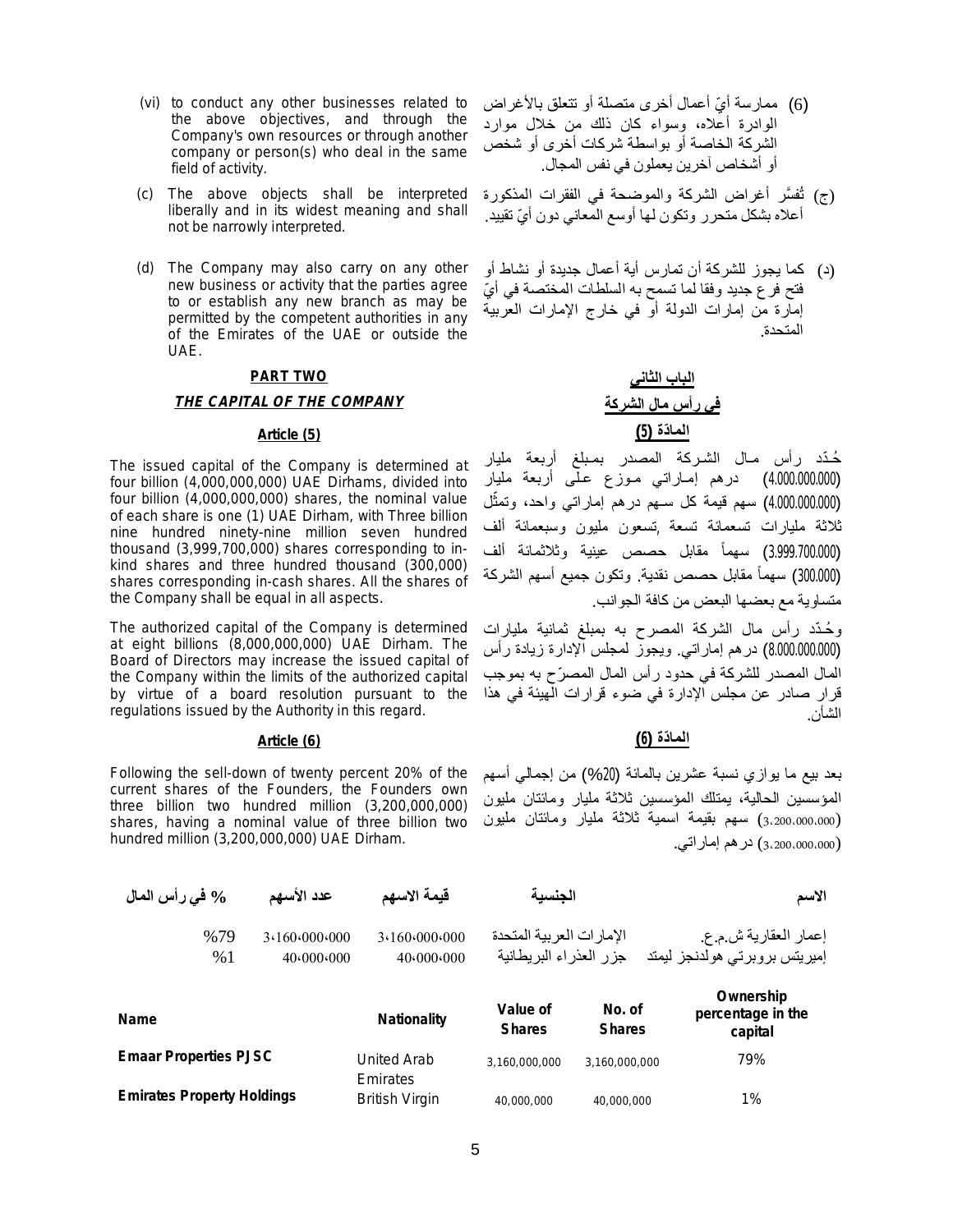The remaining shares amounting to eight hundred million (800,000,000) shares, having a nominal value of one (1) UAE Dirham each shall be offered for subscription to public.

The capital deposited with First Abu Dhabi Bank PJSC and Emirates NBD Bank PJSC in the name of the Company may not be withdrawn without a decision of the Board of Directors upon the registration of the Company in the Commercial Register.

All the shares in the Company are nominal. The percentage of the shareholding of the State and Gulf Cooperation Council (GCC) nationals at any time during the existence of the Company must not be less than fifty one percent (51%) of the share capital of the Company.

At any time following the approval of the Company's Articles of Association, no shareholder may hold shares in the Company the total of which exceeds five percent (5%) of the Company's share capital, with the exception of the current Founders being the owners of 80% prior to approving these Articles. The Founders may not, after approving these Articles, increase their share in the share capital of the Company in any manner whatsoever unless such capital increase is decided for all shareholders.

# **الما ّدة (8) (8) Article**

of the shares shall be paid on subscription.

The Company's capital is composed of in-kind contribution representing assets and rights (shares in kind) in Emaar Development LLC which were contributed by the Founders and valued by JLL, in addition to shares (in-cash shares) resulting from the increase of capital.

# **الما ّدة (10) (10) Article**

The shareholders shall only be liable for the Company's liabilities and losses in proportion to the unpaid amount (if any) of the shares held by each one of them. Such liabilities may only be increased pursuant to the unanimous approval of the shareholders.

# **الما ّدة (11) (11) Article**

Ownership of any share in the Company shall be deemed an acceptance by the shareholder to be bound by these Articles and the resolutions of the Company's General Assemblies. A shareholder may not request a refund for amounts paid to the Company in consideration of his/her shareholding in the capital.

وتطرح باقي الأسھم للاكتتاب العام وعددھا ثمانمائة ملیون (800،000،000) سھم، قیمتھا الاسمیة درھم إماراتي واحد لكل سھم.

لا یجوز سحب رأس المال المودع باسم الشركة في بنك أبوظبي الأول ش.م.ع. وبنك الإمارات دبي الوطني ش.م.ع. إلا بقرار من مجلس الإدارة بعد قید الشركة في السجل التجاري.

# **الما ّدة (7) (7) Article**

جمیع أسھم الشركة إسمیة ویجب ألا تقل نسبة الأسھم المملوكة لمواطني الدولة ومواطني مجلس النعاون الخليجي في أيّ وقت طوال مدة بقاء الشركة عن (%51) واحد وخمسین بالمائة من رأس مال الشركة.

ولا یجوز لأي مساھم في أي وقت بعد اعتماد النظام الأساسي للشركة امتلاك اسھم في الشركة تتجاوز في مجموعھا (%5) خمسة بالمائة من رأس مال الشركة وذلك باستثناء المؤسسین الحالیین المالكین لنسبة (%80) قبل اعتماد ھذا النظام ولا یجوز لھما بعد اعتماد ھذا النظام الاساسي زیادة نسبة ملكیتھما في رأسمال الشركة بأي شكل من الاشكال ما لم تكن تلك الزیادة مقررة لجمیع المساھمین.

One hundred percent (100%) of the total nominal value تُدفع (%100) مائة بالمائة من كامل القیمة الاسمیة للسھم عند الاكتتاب.

# **الما ّدة (9) (9) Article**

رأس مال الشركة عبارة عن أصول وحقوق (حصص عینیة) بشركة إعمار للتطویر (ش.ذ.م.م.) مقّدمة من المؤسسین ومقیمة من قبل جیھ إل إل (JLL (بالإضافة إلى أسھم (حصص نقدیة) ناتجة عن زیادة رأس المال.

لا یلتزم المساھمون بأیة التزامات أو خسائر على الشركة إلا في حدود المبلغ غیر المدفوع (إن وجد) من ما یملكون من أسھم ولا یجوز زیادة التزامات المساھمین إلا بموافقتھم الجماعیة.

یترتب على ملكیة السھم قبول المساھم بنظام الشركة الأساسي وقرارات جمعیاتھا العمومیة. ولا یجوز للمساھم أن یطلب استرداد ما دفعة للشركة كحصة في رأس المال.

### **Limited** Islands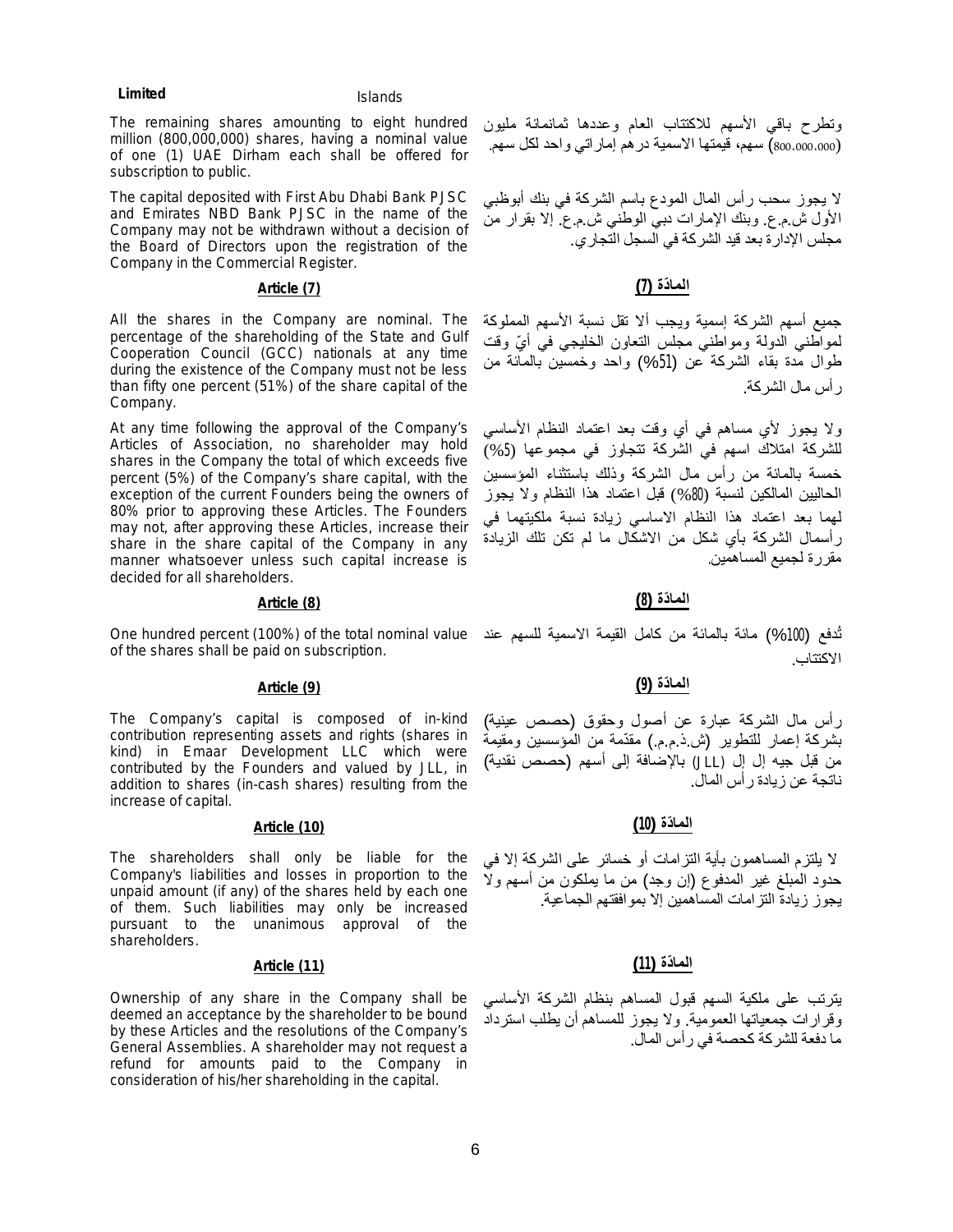# **الما ّدة (13) (13) Article**

Each share shall entitle its holder to a proportion equal to that of other shareholders without distinction (i) in the ownership of the assets of the Company upon dissolution, (ii) in the profits as stated hereinafter, (iii) in attending the General Assembly meetings and (iv) in voting on the resolutions thereof.

- a. The Company shall, within (15) business days of its registration in the commercial register, list its shares on a licensed financial market in the State. The Board of Directors may list the shares with other financial markets abroad. When the shares of the Company are listed with financial markets in the State or abroad, the Company must abide by the laws, rules and regulations applicable in such markets including the laws, rules and regulations relating to the issuance and registration of the Company's shares, trading of those shares and transfer of title thereof and any rights arising therefrom without the need to amend these Articles where their provisions are contradictory to those of the applicable laws and regulations.
- b. The Company's shares may be sold, transferred, pledged, or otherwise disposed of in accordance with the provisions of these Articles and all such transactions shall be registered in a special register referred to as the "**Share Register**". Upon listing the Company's shares on Market in accordance with the Listing Rules, such transactions shall be registered in accordance with the regulations for selling, purchasing, clearing, settling and recording regulations applicable in such market.
- c. In the event of a death of a shareholder, his/her heirs shall be the only persons to be approved by the Company as having rights or interests in the shares of the deceased shareholder. Such heir shall be entitled to dividends and other privileges which the deceased shareholder had. Such heir, after being registered in the Company in accordance with these Articles, shall have the same rights in his/her capacity as a shareholder in the Company as the deceased shareholder had in relation to such shares. The estate of the deceased shareholder shall not be exempted from any obligation regarding any share held by him/her at the time of death.
- d. Any person who becomes entitled to rights to shares in the Company as a result of the death or

على أكثر من شخص).

كل سھم یخول مالكھ الحق في حصة معادلة لحصة غیره بلا تمییز (أ) في ملكیة موجودات الشركة عند تصفیتھا و(ب) في الأرباح المبینة فیما بعد و(ج) في حضور جلسات الجمعیات العمومیة و(د) في التصویت على قراراتھا.

# **الما ّدة (14) (14) Article**

- (أ) تقوم الشركة، خلال (15) یوم عمل من تاریخ قیدھا بالسجل التجاري لدى السلطة المختصة، بإدراج أسھمھا في أحد أسواق الأوراق المالیة المرخصة في الدولة. كما یجوز لمجلس الإدارة إدراجھا في الأسواق المالیة الأخرى خارج الدولة. وفي حالة إدراج أسھم الشركة في الأسواق المالیة في الدولة أو في الخارج، فعلى الشركة أن تتبع القوانین والأنظمة واللوائح المعمول بھا في تلك الأسواق بما في ذلك قوانین وأنظمة ولوائح إصدار وتسجیل أسھم الشركة وتداولھا ونقل ملكیتھا وترتیب حقوق علیھا وذلك دون الحاجة إلى تعدیل الأحكام الواردة في ھذا النظام الأساسي في حالة تعارضھا مع ھذه القوانین أو الأنظمة أو اللوائح.
- (ب)یجوز بیع أسھم الشركة أو التنازل عنھا أو رھنھا أو التصّرف أو التعامل فیھا على أيّ وجه بمقتضى وطبقا لأحكام هذا النظام الأساسي. ویتم تسجیل أيّ من هذه التعاملات في الأسھم في سجل خاص یسمى "**سجل الأسهم"،** وعنْد إدراج أسهم الشركة في السوق وفقاً لقواعد الإدراج، فان تسجيل أيّ من التعاملات المذكورة أعلاه في هذه المادّة في أسهم الشركة بتمَ وفقا لأنظمة البيع والشراء والمقاصة والتسویات والقید المتبعة لدى ذلك السوق.
- (ج) في حالة وفاة أحد المساھمین، یكون وریثھ ھو الشخص الوحید الذي توافق الشركة بأن لھ حقوق ملكیة أو مصلحة في أسھم المتوفى ویكون لھ الحق في الأرباح والامتیازات الأخرى التي كان للمتوفى حق فیھا. ویكون للوریث بعد تسجیلھ في الشركة وفقا لأحكام ھذا النظام ذات الحقوق كمساھم في الشركة التي كان یتمتع بھا المتوفى فیما یخص هذه الأسهم. ولا تعفى تُركة المساهم المتوفى من أيّ التزام فیما یختص بأيّ سهم كان یملكه وقت الوفاة.
- (د) یجب علی أيّ شخص یصبح له الحق في أیة أسهم في الشركة نتیجة لوفاة أو إفلاس أيّ مساهم أو بمقتضى أمر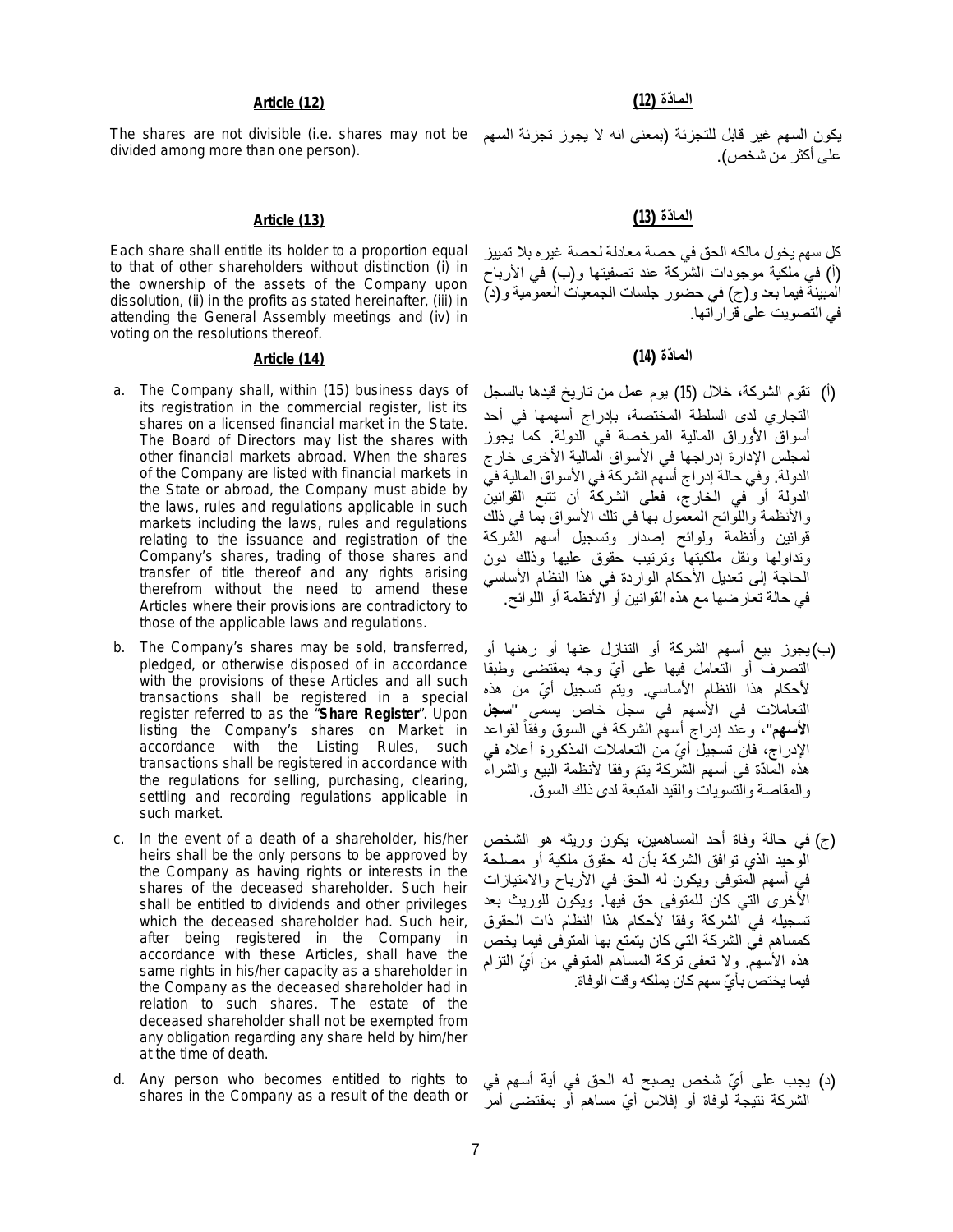bankruptcy of any shareholder, or pursuant to an attachment order issued by any competent court of law, should within thirty days:

- produce evidence of such right to the Board of Directors; and
- أن يختار أما أن يتم تسجيله كمسـاهم أو أن يسمى شخصـا select either to be registered as a shareholder or to nominate another person to be registered as a shareholder of the relevant share.

When the Company completes the listing of its shares on the Market in accordance with the Listing Rules, it shall replace the Share Register system and the applied system of its ownership transfer, with an electronic system for the registration of the shares and transfers thereof as applicable in such market. The data electronically recorded therein are final and binding and cannot be challenged, transferred or altered except in accordance with the regulations and procedures followed in such market.

# **الما ّدة (16) (16) Article**

A shareholder's heirs or creditors may not, for whatsoever reason, request the attachment of the Company's books or assets. They also may not request to divide those assets or sell them in one lot because the shares are not divisible, nor to interfere in any way whatsoever in the management of the Company. Those heirs and creditors must, when exercising their rights, rely on the Company's books, inventories, balance sheets and resolutions of the General Assembly.

# **الما ّدة (17) (17) Article**

The Company shall pay dividends on shares to the last holder of such shares whose name is registered in the Share Register on the date specified by the General Assembly for distributing said profits, in compliance with the regulations and decisions issued by the Authority. Such holder shall have the sole right to the profits due on those shares whether these profits represent dividends or entitlements to part of the Company's assets in the event of liquidation.

# **الما ّدة (18) (18) Article**

Subject to the provisions of the Law and obtaining the approval of the Authority and the Competent Authority, the share capital of the Company may be increased by issuing new shares of the same nominal value as the original shares or of the same nominal value plus a premium. The share capital of the Company may also be reduced after obtaining the approval of the Authority and the Competent Authority.

New shares may not be issued at less than the nominal value thereof. If such shares are issued at a premium, such premium shall be added to the legal reserves even if, by doing so, the legal reserves exceed half of

حجز صادر عن أیة محكمة مختصة أن یقوم خلال ثلاثین یوماً:

- بتقدیم البینة على ھذا الحق إلى مجلس الإدارة، و
- لیتم تسجیلھ كمساھم فیما یختص بذلك السھم.

# **الما ّدة (15) (15) Article**

تستبدل الشركة، عند اكتمال إدراج أسهمها في السوق وفقا لقواعد ً الإدراج، سجل الأسھم ونظام نقل ملكیتھ للأسھم المعمول بھ بنظام إلكتروني لتسجیل الأسھم وقید نقل ملكیتھا وفقا للنظام المعمول بھ في ذلك السوق الخاص بقید وتسجیل الأسھم. وتعتبر البیانات الواردة في ھذا النظام الإلكتروني نھائیة وملزمة ولا یجوز الطعن فیھا أو طلب نقلھا أو تغییرھا إلا وفقا للنظم والإجراءات المتبعة في السوق المعني.

لا یجوز لورثة المساھم أو لدائنیھ، لأ ّي سبب كان، أن یطلبوا وضع الأختام على دفاتر الشركة أو ممتلكاتھا ولا أن یطلبوا قسمتھا أو بیعھا جملة لعدم إمكان القسمة ولا أن یتدخلوا بأیة طریقة كانت في إدارة الشركة. ویجب علیھم، لدى استعمال حقوقھم، التعویل على قوائم جرد الشركة وحساباتھا الختامیة وعلى قرارات جمعیاتھا العمومیة.

تدفع الشركة حصص الأرباح المستحقة عن السھم لآخر مالك لھ مقید اسمھ في سجل الأسھم بالشركة في التاریخ الذي تقرره الجمعیّة العمومیّة لتوزیع الأرباح وفقا للأنظمة والقرارات التي تضعھا الھیئة في ھذا الشأن. ویكون لھ وحده الحق في استلام المبالغ المستحقة عن ذلك السھم سواء كانت حصصا في الأرباح أو نصیبا في موجودات الشركة في حال تصفیتھا.

مع مراعاة أحكام القانون وبعد الحصول على موافقة الھیئة والسلطة المختصة، یجوز زیادة رأس مال الشركة بإصدار أسھم جدیدة بنفس القیمة الإسمیة للأسھم الأصلیة أو بإضافة علاوة إصدار إلى القیمة الإسمیة. كما یجوز تخفیض رأس مال الشركة بعد الحصول على موافقة الھیئة والسلطة المختصة.

لا یجوز إصدار الأسھم الجدیدة بأقل من قیمتھا الإسمیة، وإذا تم إصدارھا بأكثر من ذلك، أضیف الفرق إلى الاحتیاطي القانوني، ولو جاوز الاحتیاطي القانوني بذلك نصف رأس مال الشركة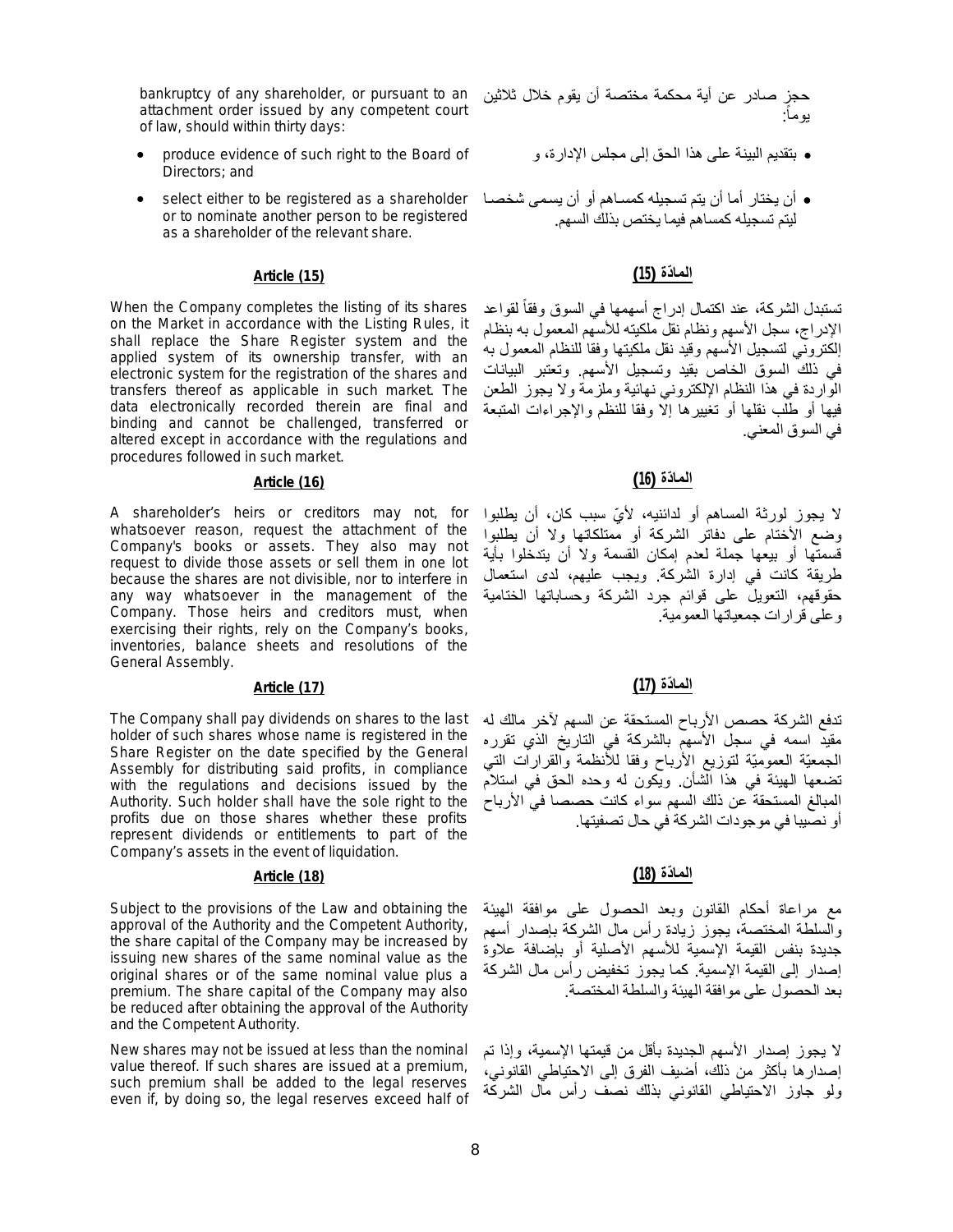the issued share capital. .المصدر

Increase or a reduction of the share capital shall be resolved by a Special Resolution of the General Assembly, pursuant to a recommendation of the Board of Directors in both cases, and after reviewing the auditors' report in case of a reduction. In the case of an increase, the resolution must state the amount of the increase, the value of the shares issued and any preemption rights to existing shareholders. In the case of a decrease in the share capital, the resolution must state the amount of decrease and the method of its implementation.

Shareholders shall have priority to subscribe to the new shares. Subscription to new shares shall be governed by the rules of subscription to the original shares.

In accordance with Articles (223, 224 and 225) of the Law, the Company may increase its capital: (a) for the purpose of the entry of a strategic partner; (b) for the purpose of capitalizing the Company's debts, or (c) for the purpose of converting bonds or sukuk issued by the Company into shares, and without applying the preemption rights of the existing shareholders, provided that the Company obtains all the required approvals from the Authority and the Competent Authority and approves the relevant increase in capital by way of Special Resolution.

By way of exception as well, the Company may by Special Resolution increase its share capital without triggering the preemption rights, in order to implement a share incentive scheme for its employees in light of the resolutions issued by the Authority and the Competent Authority in this respect.

The Board of Directors shall present the employee share incentive scheme to the General Assembly for approval. Board Directors shall not be allowed to participate in the employee share incentive scheme. The share capital of the Company may be increased for the purpose of establishing and implementing such employee share incentive scheme in accordance with the rules and regulations issued by the Authority in this regard. The time, number and terms upon which such shares allocated to establish or implement the employee share incentive scheme shall be determined by the Board of the Board Directors from time to time.

# **PART THREE** *LOAN DEBENTURES*

Subject to the provisions of the Law, the General Assembly may resolve by a Special Resolution, and after obtaining the approval of the Authority, to issue tradable or non-tradable bonds or sukuk of any nature of equal value per issue whether they are convertible to shares or otherwise. The Special Resolution shall determine the value of the bonds or sukuk, the terms of issuance and their convertibility into shares. The

تكون زیادة رأس مال الشركة أو تخفیضھ بقرار خاص من الجمعيّة العموميّة بناءاً على اقتراح من مجلس الإدارة في الحالتین، وبعد سماع تقریر مدقق الحسابات في حالة أيّ تخفيض، وعلى أن یبین في حالة الزیادة، مقدارھا وسعر إصدار الأسھم الجدیدة وحق المساھمین القدامى في أولویة الاكتتاب في ھذه الزیادة. ویبین في حالة التخفیض مقدار ھذا التخفیض وكیفیة تنفیذه.

ویكون للمساھمین حق الأولویة في الإكتتاب بالأسھم الجدیدة ویسري على الإكتتاب في ھذه الأسھم القواعد الخاصة بالإكتتاب في الأسھم الأصلیة.

وفقاً لأحكام المواد (223 و224 و225) من القانون يجوز زيادة رأس مال الشركة: (أ) لأغراض إدخال مساھم استراتیجي في الشركة، أو (ب) لتحویل دیون الشركة إلى راس مال، أو (ج) تحویل السندات أو الصكوك المصدرة من الشركة إلى أسھم، وذلك دون تطبیق حقوق الاولویة للمساھمین القائمین وبشرط الحصول على جمیع الموافقات اللازمة من الھیئة والسلطة المختصة والموافقة على زیادة رأس المال من خلال قرار خاص للجمعیّة العمومیّة.

وكذلك یُستثنى من حق الأولویة في الإكتتاب بالأسھم الجدیدة برنامج تحفیز موظفي الشركة، بحیث یجوز للشركة بموجب قرار خاص أن تزید رأس مالھا لتطبیق برنامج تحفیز موظفي الشركة بتملك أسھم فیھا في ضوء القرارات المنظمة الصادرة عن الھیئة والسلطة المختصة بھذا الشأن.

ویعرض مجلس الإدارة برنامج تحفیز موظفي الشركة بتملك أسھم فیھا على الجمعیّة العمومیّة للموافقة. ولا یجوز لأعضاء مجلس الإدارة المشاركة في برنامج تحفیز موظفي الشركة بتملك أسھم فیھا. كما یجوز زیادة رأسمال الشركة لغرض تطبیق برامج تحفیز موظفي الشركة بتملك أسهم فيها وفقاً للشروط والضوابط الصـادرة عن الھیئة بھذا الشأن ویحدد مجلس الإدارة من وقت لآخر وقت وعدد وشروط تخصیص الأسھم لتطبیق برامج تحفیز موظفي الشركة بتملك أسھم فیھا.

**الباب الثالث** *في سندات القرض* **الما ّدة (19) (19) Article**

> مع مراعاة أحكام القانون، للجمعیّة العمومیّة للشركة بقرار خاص، وبعد موافقة الـهيئة، أن تقرر إصدار سندات قرض من أيّ نوع أو صكوك إسلامیة بقیم متساویة لكل إصدار سواء كانت قابلة أو غیر قابلة للتداول وسواء كانت قابلة أو غیر قابلة للتحول إلى أسھم في الشركة. ویبین القرار الخاص قیمة السندات أو الصكوك وشروط إصدارھا ومدى قابلیتھا للتحویل إلى أسھم، ولھا أن تصدر قرارا ً بتفویض مجلس الإدارة في تحدید موعد إصدار السندات أو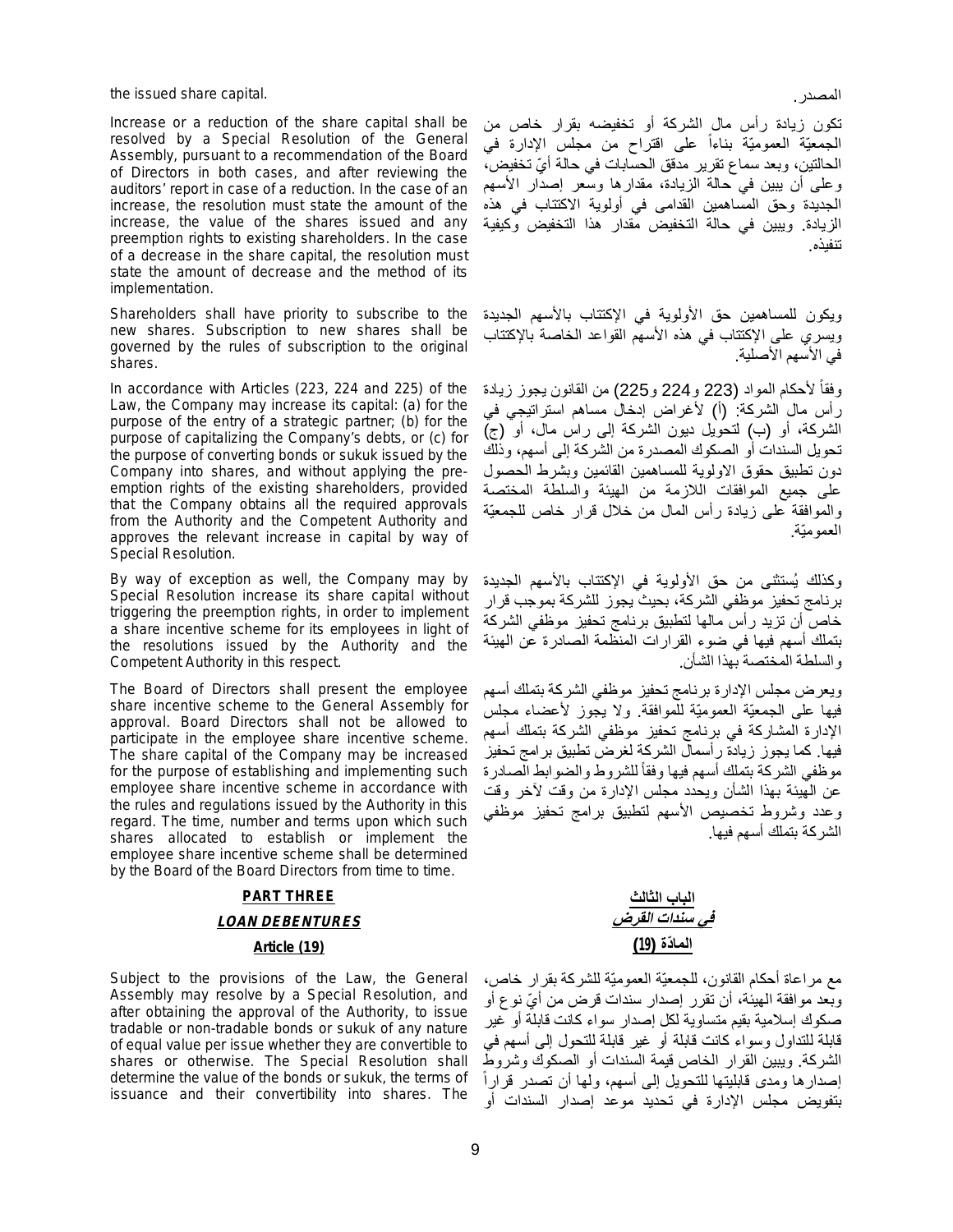General Assembly may also resolve to delegate the Board of Directors to determine the date of issuing provided that such date does not exceed one year from the date of the resolution approving the delegation.

The bond or sakk shall remain nominal until fully paid up. The Company may not issue "bearer" bonds or sukuk. Bonds or sukuk issued in connection with a single loan shall give equal rights to the holders of such bonds or sakk. Any condition to the contrary shall be invalid.

Bonds or sukuk may only be converted into shares under written agreements, issue documents or prospectus. If the conversion is decided, the holder of the bonds or sukuk shall have the sole right either to accept the conversion or collect the nominal value of the bonds or sukuk, unless the agreements, issue documents or prospectus include the mandatory conversion, in which case the bonds or sukuk shall be converted into shares upon prior approval of both parties upon issuance.

### **PART FOUR**

### *BOARD OF DIRECTORS*

The Company shall be managed by a Board of Directors consisting of seven (7) Board Directors to be elected by the General Assembly via secret Cumulative Voting. A secretary who is not a Board Director shall be appointed by the Board of Directors.

In all cases, the majority of the Board Directors, including the Chairman, shall be nationals of the State.

Save for the aforementioned method of appointment, the Founders have appointed the following first Board of Directors for a period of three (3) years commencing as of the date the Authority issues the Company's incorporation certificate:

| Name                                       | <b>Nationality</b> | <b>Position</b>           |
|--------------------------------------------|--------------------|---------------------------|
| H.E. Mohamed Ali<br>Rashed Al Abbar        | UAE                | Chairman                  |
| Mr. Ahmed Bin<br>Jamal Bin Hassan<br>Jawa  | KSA                | Non-Executive<br>Director |
| Mr. Jamal Majid<br>Khalfan Bin<br>Thenivah | UAE                | Non-Executive<br>Director |
| Mr. Arif Obaid Saeed<br>Al Dehail          | UAE                | Non-Executive<br>Director |

الصكوك على ألا یتجاوز سنة من تاریخ الموافقة على التفویض.

یكون السند أو الصك إ سمیا حتى اكتمال سداد قیمتھ ولا یجوز ً إصدار السندات أو الصكوك لحاملھا. ویُمنَح لأصحاب السندات أو الصكوك التي تصدر بمناسبة قرض واحد حقوقا متساویة ویقع ً باطلاً كل شرط یخالف ذلك.

لا یجوز تحویل السندات أو الصكوك إلى أسھم إلا إذا نُص على ذلك في إتفاقیات أو وثائق أو نشرة الإصدار، فإذا تقرر التحویل كان لمالك السند أو الصك وحده الحق في قبول التحویل أو قبض القیمة الأسمیة للسند أو الصك ما لم تتضمن إتفاقیات أو وثائق أو نشرة الإصدار إلزامیة التحویل لأسھم ففي ھذه الحالة یتعین تحویل السندات أو الصكوك لأسھم بناء على الموافقة المسبقة من الطرفین عند الإصدار.

# **الباب الرابع** *في مجلس الإدارة* **الما ّدة (20) (20) Article**

یتولى إدارة الشركة مجلس إدارة مكون من سبعة (7) أعضاء تنتخبھم الجمعیّة العمومیّة بالتصویت السري التراكمي. ویعیّن مجلس الإدارة مقررا له من غیر أعضائه. ً

ویجب، في جمیع الأحوال، أن تكون أغلبیة أعضاء مجلس الإدارة، بما فیھم رئیس مجلس الإدارة، من مواطني الدولة.

واستثناءاً من طريقة النعيين سالفة الذكر، عيّن المؤسسون أول مجلس ادارة لمدة (3) ثلاث سنوات تبدأ من تاریخ إصدار الھیئة لشھادة تأسیس الشركة، وھم-:

| الوظيفة                      | الجنسية  | الاسم                              |
|------------------------------|----------|------------------------------------|
| رئيس مجلس الإدارة            | إماراتي  | سعادة/ محمد عليي راشد<br>العبار    |
| عضو مجلس إدارة<br>غير تنفيذي | سعودي    | السيد/ أحمد بن جمال<br>بن حسن جاوه |
| عضو مجلس إدارة<br>غير نتفيذي | إماراتي  | السيد/ جمال ماجد<br>خلفان بن ثنيه  |
| عضو مجلس إدارة<br>غير تنفيذي | إماراتي  | السيد/ عارف عبيد<br>سعيد الدحيل    |
| عضو مجلس إدارة               | إماراتية | سعادة الدكتورة/ عائشة              |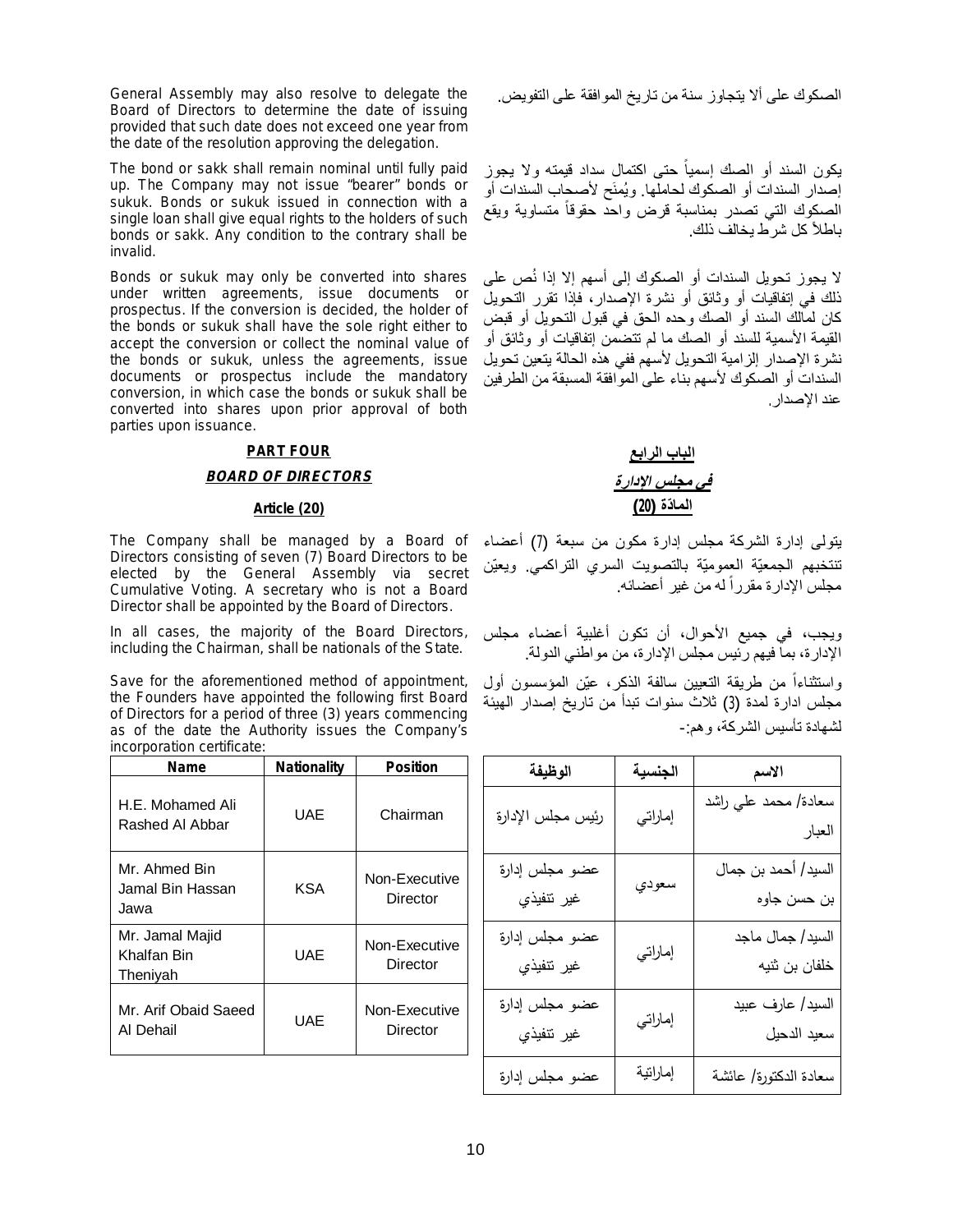| H.E. Dr. Aisha Butti<br><b>Bin Humaid Bin</b><br>Bishr | UAE        | Independent<br>Non-Executive<br>Director |
|--------------------------------------------------------|------------|------------------------------------------|
| Mr. Abdulla<br>Mohammed Abdulla<br>Mohammed AI Awar    | <b>UAE</b> | Independent<br>Non-Executive<br>Director |
| Mr. Adnan Abdul<br>Fattah Kazim Abdul<br>Fattah        | UAE        | Independent<br>Non-Executive<br>Director |

The Company shall have a secretary for the Board of Directors. The secretary shall not be a Board Director. The secretary of the Board of Directors shall be appointed for the term and under the conditions deemed appropriate by the Board of Directors. Subject to the terms and conditions of any agreement concluded with the said secretary, the Board may also cancel such appointment. A person appointed in this manner, in his capacity as the secretary of the Board of Directors, shall discharge of all the regular duties assigned to such position.

# **الما ّدة (21) (21) Article**

The Company shall abide by the terms and conditions set out by the Authority with respect to nomination to Board membership. The candidate to the Board membership shall provide the Company with the following:

- (i) A curriculum vitae stating the professional experience and academic qualifications and determining the position he/she is nominated to (executive/non-executive/independent).
- (ii) Undertaking to abide by the Law and these Articles and to exercise its duties as a prudent person.
- (iii) A list of the companies and entities for which he works or in which he is a member of the board, in addition to any other competing activity he/she carries out, whether directly or indirectly.
- (iv) Acknowledgement that he/she is not in violation of Article 149 of the Law.
- (v) For representatives of corporate bodies, an official letter from the corporate body listing the names of its candidates for the Board of Directors' membership and a letter to be signed by each representative accepting the candidacy and representing the corporate body.
- (vi) A list of the commercial companies in which he/she is a partner or a shareholder, in addition to the number of shares or stocks he/she own.

| غير ننفيذي مسنقل                   |         | بطي حميد بن بشر                             |
|------------------------------------|---------|---------------------------------------------|
| عضو مجلس إدارة<br>غير ننفيذي مسنقل | إماراتي | السيد/ عبد الله محمد<br>عبد الله محمد العور |
| عضو مجلس إدارة<br>غير ننفيذي مسنقل | إماراتي | السيد/ عدنان عبدالفتاح<br>كاظم عبدالفتاح    |

یجب أن یكون للشركة مقرر لمجلس الإدارة، ولا یجوز أن یكون مقرر المجلس من أعضائھ. یعیَّن مقرر مجلس الإدارة للفترة وبالشروط والاحكام التي یراھا المجلس مناسبة، ومع مراعاة شروط وأحكام أي اتفاق یبرم مع مقرر مجلس الإدارة المذكور، يجوز للمجلس ايضـا الغاء ذلك التعيين، ويقوم الشخص المعين بهذه ً الطریقة - بصفتھ مقرر مجلس الإدارة - بأداء جمیع الواجبات المعتادة لتلك الوظیفة.

تلتزم الشركة بالضوابط والشروط الصادرة عن الھیئة بشأن الترشح لعضویة مجلس الإدارة ویتعیّن على المرشح لعضویة مجلس الإدارة أن یقدم للشركة ما یلي:

- (1) السیرة الذاتیة موضحا بھا الخبرات العملیة والمؤھل العلمي ً مع تحدید صفة العضویة التى یترشح لھا (تنفیذي/غیر تنفیذي/مستقل).
- (2) إقرار بإلتزامھ بأحكام القانون والنظام الأساسي للشركة، وأنھ سوف یبذل عنایة الشخص الحریص في أداء عملھ.
- (3) بیان بأسماء الشركات والمؤسسات التي یزاول العمل فیھا أو یشغل عضویة مجالس إداراتها وكذلّك أيّ عمل یقوم به بصورة مباشرة أو غیر مباشرة یشكل منافسة للشركة.
	- (4) إقرار بعدم مخالفة المرشح للمادة (149) من القانون.
- (5) في حال ممثلي الشخص الإعتباري یتعیّن إرفاق كتاب رسمي من الشخص الإعتباري محدد فیھ أسماء ممثلیھ المرشحین لعضویة مجلس الإدارة وكتاب موقع من كل منھم بقبولھ لھذا الترشیح وتمثیل الشخص الاعتباري .
- (6) بیان بالشركات التجاریة التى یساھم أو یشارك في ملكیتھا وعدد الأسھم أو الحصص فیھا.

### **الما ّدة (23) (23) Article**

یتولی كل عضو مجلس إدارة منصبه لمدة ثلاث سنوات. وفي Every Board Director shall hold his/her position for a

11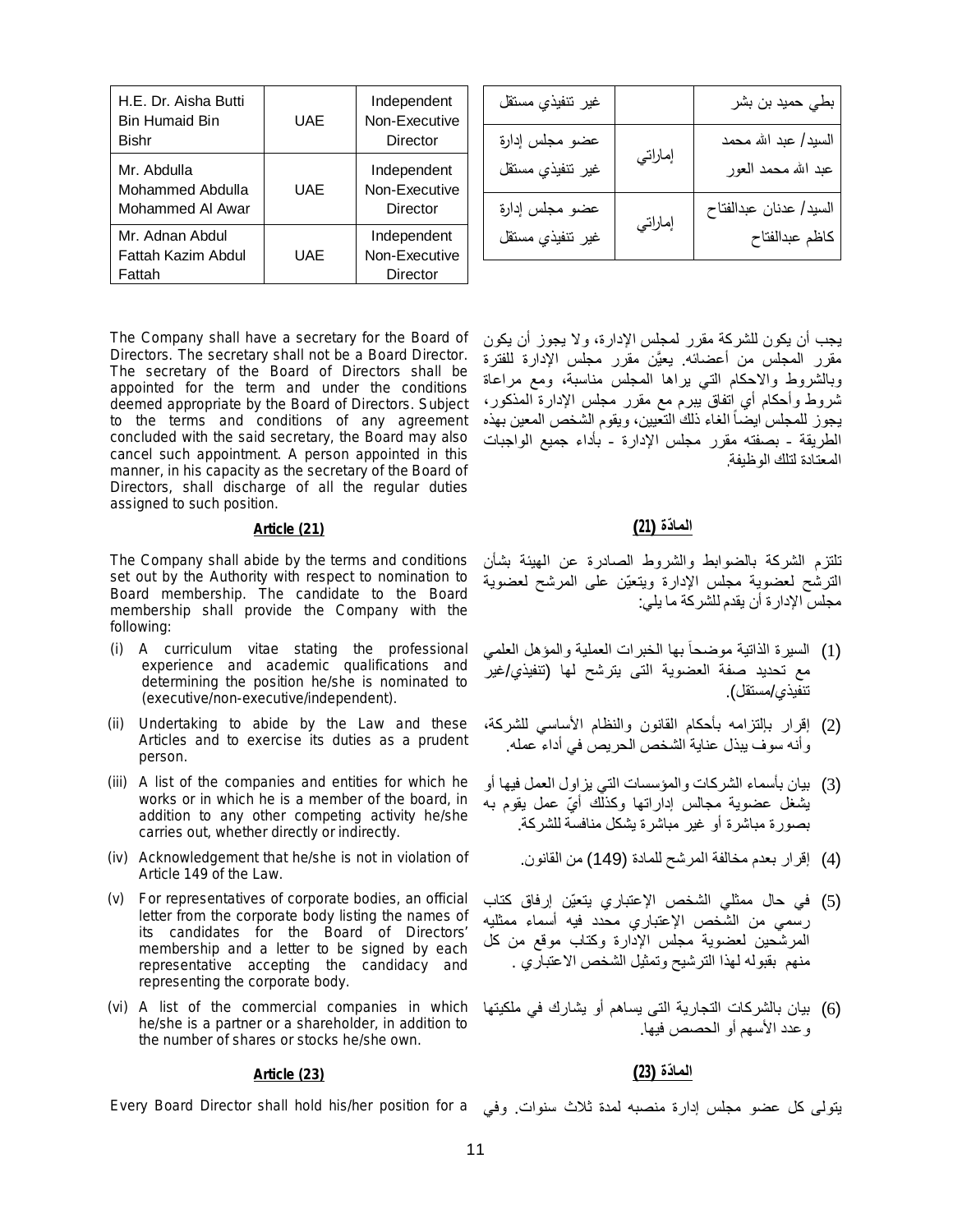term of three years. At the end of such term, the Board of Directors shall be reconstituted. Board Directors whose term of membership is completed may be reelected.

The Board of Directors may appoint new Board Directors to fill the positions that become vacant during the year provided that such appointment is presented to the General Assembly in its first subsequent meeting to ratify such appointment or to appoint other Board Directors. If the vacant positions during the year reach or exceed one quarter the number of the Board of Directors, the Board of Directors must call for a General Assembly to convene no later than thirty days from the date of the last position becoming vacant in order to elect new Board Directors to fill the vacant positions. In all cases, the new Board Director shall complete the term of his/her predecessor and such Board Director may be re-elected once again.

# **الما ّدة (24) (24) Article**

The Board of Directors shall elect, from amongst its members, a Chairman and a vice-Chairman. The Chairman shall represent the Company before the courts and execute resolutions adopted by the Board of Directors. The vice-Chairman shall act on behalf of the Chairman in his/her absence or if the latter is otherwise incapacitated.

The Board of Directors may elect from amongst its members one or more managing Board Director(s) whose powers and remunerations are to be determined by the Board of Directors. Furthermore, the Board of Directors may form from its members, one or more committees, giving it some of its powers or to delegate it to manage the business performance of the Company, and to execute the Board of Directors' resolutions.

The Board of Directors shall have all the powers to manage the Company and the authority to perform all deeds and acts on behalf of the Company to the extent permitted by the Company and to carry out all the functions required by its objects. Such powers and authorities shall not be restricted except as stipulated in the Law, the Memorandum of Association, these Articles or as to be resolved by the General Assembly. The Board of Directors is further hereby expressly authorized for the purpose of Article (154) of the Companies Law to conclude any loan agreements for periods in excess of three years, to sell or mortgage the Company's real estate and assets, to release the Company's debtors and to conduct conciliation and agree to arbitration and to file lawsuits and to settle the same.

The Board of Directors shall issue regulations relating to administrative and financial affairs, and to personnel affairs and their financial entitlements. The Board of Directors shall also issue regulations to organize its business, meetings and allocation of its authorities and

نھایة ھذه المدة، یعاد تشكیل مجلس الإدارة. ویجوز إعادة إنتخاب أعضاء مجلس الإدارة الذین انتھت مدة عضویتھم.

لمجلس الإدارة أن یعیّن أعضاء جدد في المراكز التي تخلو في أثناء السنة على أن یعرض ھذا التعیین على الجمعیّة العمومیّة في أول اجتماع لھا لإقرار تعیینھم أو تعیین غیرھم. فإذا بلغت أو تعدت المراكز الشاغرة في أثناء السنة ربع عدد أعضاء مجلس الإدارة أو أكثر، وجب على مجلس الإدارة دعوة الجمعیّة العمومیّة للاجتماع خلال ثلاثين يوماً على الأكثر من تاريخ شغر آخر منصب لإنتخاب من یملأ المراكز الشاغرة. وفي جمیع الأحوال، یكمل عضو مجلس الإدارة الجدید مدة سلفھ ویكون ھذا العضو قابلا للإنتخاب مرة أخرى.

ینتخب مجلس الإدارة من بین أعضائھ رئیس مجلس الإدارة ونائبا لرئیس مجلس الإدارة. یمثل رئیس مجلس الإدارة الشركة أمام القضاء، وعلیھ تنفیذ القرارات الصادرة عن مجلس الإدارة. ویقوم نائب رئیس مجلس الإدارة مقام رئیس مجلس الإدارة عند غیابھ أو قیام مانع لدیھ.

یحق لمجلس الإدارة أن ینتخب من بین أعضائھ عضوا منتدبا ً ً للإدارة، ویُحدد مجلس الإدارة اختصاصاتھ ومكافآتھ كما یكون لمجلس الإدارة أن یشكل من بین أعضائھ لجنة أو أكثر یمنحھا بعض اختصاصاتھ أو یعھد الیھا بمراقبة سیر العمل بالشركة وتنفیذ قرارات مجلس الإدارة.

# **الما ّدة (25) (25) Article**

لمجلس الإدارة كافة السلطات في إدارة الشركة والقیام بكافة الأعمال والتصرفات نیابة عن الشركة حسبما ھو مصرح للشركة القیام بھ وممارسة كافة الصلاحیات المطلوبة لتحقیق أغراضھا. ولا یحد من ھذه السلطات والصلاحیات إلا ما نص علیھ القانون أوعقد التأسیس أو النظام الأساسي أو ما ورد بقرار من الجمعیّة العموميّة. وعلاوة على ذلك يُخوَّل مجلس الإدارة صر احةً بموجب هذا النظام ولأغراض المادّة (154) من القانون عقد القروض لآجال تزید على ثلاث سنوات وكذلك بیع أو رھن عقارات وأصول الشركة وإبراء ذمة مدیني الشركة من التزاماتھم وإجراء الصلح والاتفاق على التحكیم ورفع القضایا وتسویتھا.

ویضع مجلس الإدارة اللوائح المتعلقة بالشئون الإداریة والمالیة وشئون الموظفین ومستحقاتھم المالیة. كما یضع مجلس الإدارة لائحة خاصة بتنظیم أعماله واجتماعاته وتوزیع الاختصاصات والمسئولیات.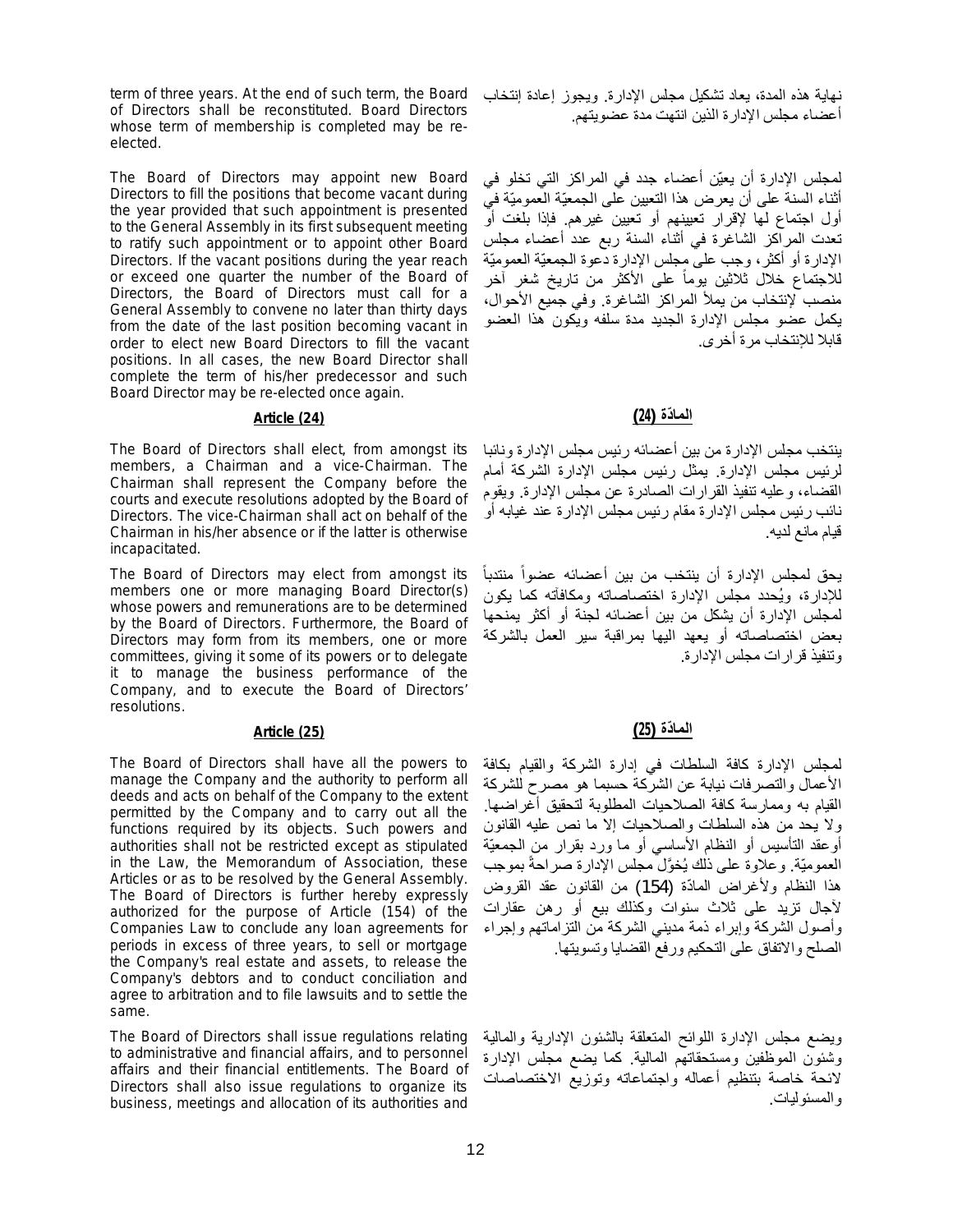responsibilities.

The Chairman, or any other Board Director who is delegated by the Board of Directors, shall have the right to solely sign on behalf of the Company.

The Chairman shall be the legal representative of the Company before the courts and in its relation with any third party and shall have the right to appoint attorneys and whoever else he may deem appropriate to attend on his behalf before courts of different types and levels and before third parties.

The Chairman may delegate other Board Directors with some of his authorities.

The Board of Directors may not delegate the Chairman with all of its authorities in an absolute manner.

The Board of Directors shall hold a minimum of four (4) meetings each year and shall hold its meetings at the head office of the Company, or at any other place inside the State the Board Directors calling for the meeting shall agree upon. The board meetings can be held through audio or video conferencing facilities in accordance with the rules and regulations issued by the Authority in this regard.

# **الما ّدة (28) (28) Article**

Meetings of the Board of Directors shall not be valid unless attended by a majority of the Board Directors. A Board Director may appoint another Board Director to vote on his/her behalf. In such a case, such Board Director shall have two votes. A Board Director may not act on behalf of more than one Board Director and no Board Director shall vote by way of correspondence.

The resolutions of the Board of Directors are adopted by a majority of the votes of the Board Directors present or represented. In case of a tie, the Chairman or the person acting on his/her behalf shall have a casting vote.

The details of items discussed in a meeting of the Board of Directors or its committee(s) and decisions thereof, including any reservations or any dissenting opinions, shall be recorded by the secretary of the Board of Directors or the committee in the minutes of such meetings provided all the present Board Directors sign the minutes prior to endorsement. Copies of the said minutes of meeting shall be sent to the Board Directors following endorsement for their records. The minutes of meetings of the Board of Directors or its committee(s) shall be kept with the secretary of the Board of Directors. In the event that a Board Director refuses to sign, his/her refusal, with reasoning thereof, should be noted in the minutes.

### دون الإخلال بإلتزام مجلس الإدارة بالحد الادنى لعدد إجتماعاتھ Board the of number minimum the to prejudice Without

### **الما ّدة (26) (26) Article**

یملك حق التوقیع عن الشركة على إنفراد كل من رئیس مجلس الإدارة أو أي عضو آخر یفوضھ المجلس في حدود قرارات مجلس الإدارة .

یكون رئیس مجلس الإدارة الممثل القانوني للشركة أمام القضاء وفي علاقتھا بالغیر ویجوز لھ توكیل المحامین ومن یراه مناسبا للحضور نیابة عنھ امام المحاكم على اختلاف انواعھا ودرجاتھا وامام الغیر.

ً

یجوز لرئیس مجلس الإدارة أن یفوض غیره من أعضاء مجلس الإدارة في بعض صلاحیاتھ.

لا یجوز لمجلس الإدارة أن یفوض رئیس المجلس في جمیع إختصاصاتھ بشكل مطلق.

# **الما ّدة (27) (27) Article**

یعقد مجلس الإدارة (4) أربع اجتماعات سنوی ا على الأقل في ً المركز الرئيسي للشركة أو في أيّ مكان آخر داخل الدولة يوافق علیھ أعضاء مجلس الإدارة. ویجوز أن تعقد اجتماعات مجلس الإدارة عن طریق وسائل الاتصال المسموعة أو المرئیة وفقاً للشروط والضوابط الصادرة عن الھیئة بھذا الشأن.

لا يكون اجتماع مجلس الإدارة صحيحا إلا بحضور أغلبية ً أعضائھ. ویجوز لعضو مجلس الإدارة أن ینیب عنھ غیره من أعضاء مجلس الإدارة في التصویت. وفي ھذه الحالة، یكون لھذا العضو صوتان. ولا یجوز أن ینوب عضو مجلس الإدارة عن أكثر من عضو واحد من أعضاء مجلس الإدارة كما لا یجوز التصویت بالمراسلة.

وتصدر قرارات مجلس الإدارة بأغلبیة أصوات أعضاء مجلس الإدارة الحاضرین والممثلین. وإذا تساوت الأصوات، رجح الجانب الذي منھ الرئیس أو من یقوم مقامھ.

تسجل تفاصیل المسائل التي نظر فیھا والقرارات التي تم اتخاذھا في محاضر اجتماعات مجلس الإدارة أو لجانھ من قبل مقرر مجلس الإدارة أو اللجنة بما في ذلك أیة تحفظات لأعضاء مجلس الإدارة أو آراء مخالفة عبروا عنھا. ویجب توقیع كافة أعضاء مجلس الإدارة الحاضرین على محاضر اجتماعات مجلس الإدارة قبل اعتمادھا، على أن ترسل نسخ من ھذه المحاضر لأعضاء مجلس الإدارة بعد اعتمادھا للاحتفاظ بھا. وتحفظ محاضر اجتماعات مجلس الإدارة ولجانھ من قبل مقرر مجلس الإدارة. وفي حالة امتناع أحد أعضاء مجلس الإدارة عن التوقیع، یُثبت .<br>إعتر اضبه في المحضر وتُذكر أسباب الاعتر اض في حال إبدائها.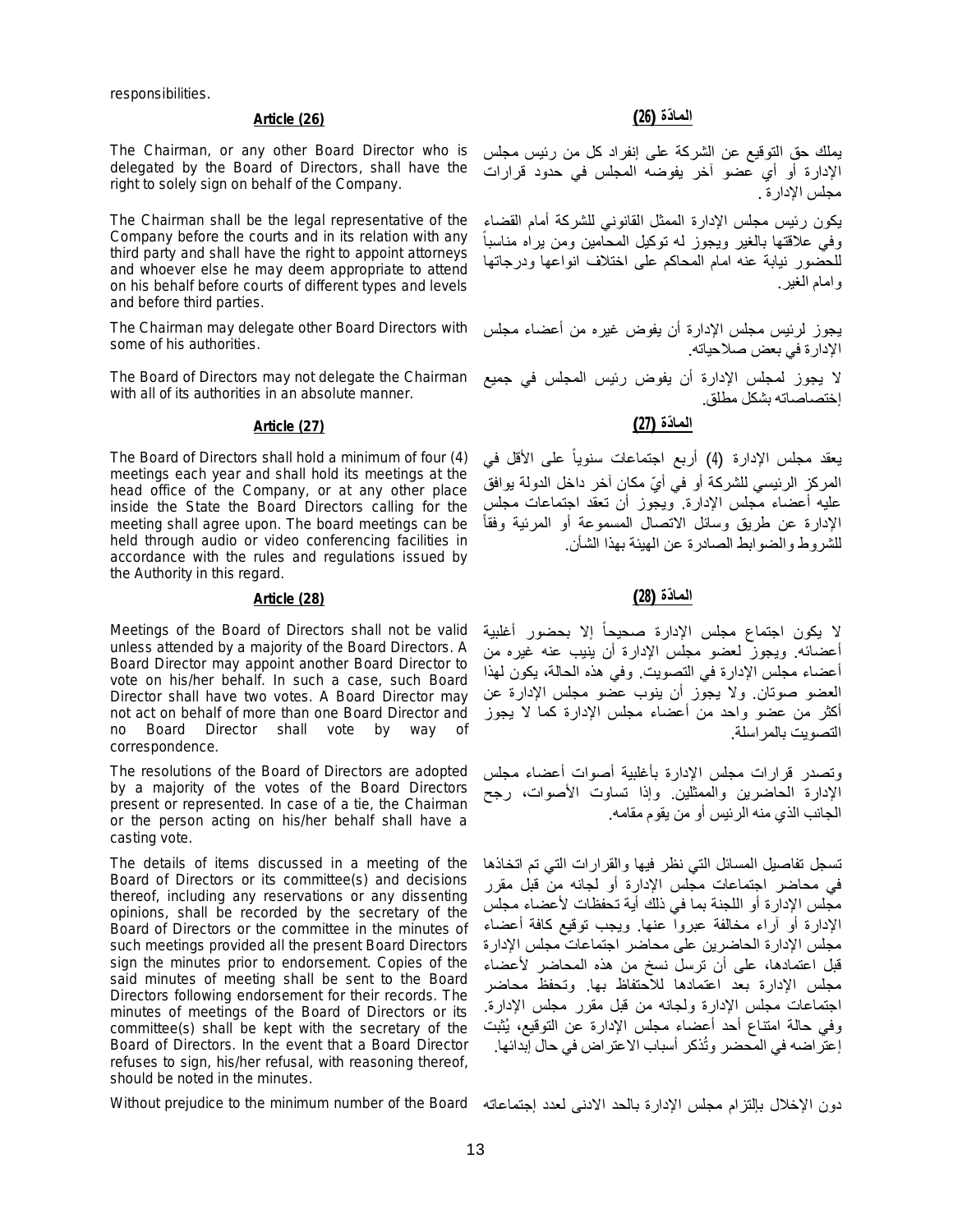of Directors' meetings set out above, the Board of Directors may issue some of its resolutions by circulation, taking into consideration that: (a) the majority of the Board Directors approve the urgent instance requiring the issuance of a resolution by circulation, (b) the resolutions resolved by circulation shall be mandatory once signed by the majority of the Board Directors and, (c) the Board Directors are provided with the resolution by circulation in writing for their approval and attached to it all its complementing documents.

The Chairman, the secretary of the Board of Directors and the Company's general legal counsel, are hereby authorized either solely or jointly to provide certified copies of extracts taken from the minutes of any Board of Directors' meeting, by signing such extracts, identifying that it is a certified true copy of the original and provide for the date of such certification. Any party dealing with the Company may rely absolutely on such certified copy as being a true and accurate copy of the original document.

The Board of Directors shall review the Conflict of Interest of the Board Directors and the Board of Directors shall resolve on such matter in the presence of the majority of the Board Directors with the Board Director in conflict being barred from voting on the same.

Each Board Director shall notify the Board of Directors of his/her common or conflicting interest, or the common or conflicting interest of the entity that he/she represents, in respect of a transaction or dealing that the Company is a party thereto and is referred to the Board of Directors for approval. The declaration of such Board Director shall be noted in the minutes of the meeting and he/she may not vote on any resolution concerning such transaction or dealing.

If a Board Director fails to notify the Board of Directors of his/her Conflict of Interest in respect of a transaction or dealing that the Company is a party thereto, the Company or any of its shareholders may apply to the competent court to annul such transaction or dealing and oblige the contravening Board Director to return to the Company any profit or benefit made on such contract.

### **الما ّدة (30) (30) Article**

The position of a Board Director shall also become vacant if that Board Director:

- (i) death, incapacity or deficiency for any other reason to carry on the duties of a Board Director;
- (2) الإدانة بأية جريمة مخلة بالشرف والأمانة، أو ;onviction of any dishonouring offense (2)
- (iii) bankruptcy or ceasing to pay commercial debts, (3) الإفلاس أو التوقف عن دفع الدیون التجاریّة حتى لو لم even if bankruptcy is not declared;

الواردة أعلاه، یجوز لمجلس الإدارة إصدار بعض قراراتھ بالتمریر مع مراعاة: (أ) موافقة أعضاء مجلس الإدارة بالأغلبیة على وجود حالة طارئة تستدعي إصدار القرار بالتمریر، (ب) أن تكون القرارات الصادرة بالتمریر ملزمة بمجرد توقیع أغلبیة أعضاء مجلس الإدارة علیھا، و(ج) تسلیم أعضاء مجلس الإدارة القرار بالتمرير مكتوب خطيا للموافقة عليه مصحوبا بكافة ً ً المستندات والوثائق اللازمة لمراجعتھ.

یُ َخ َّول كلاً من رئیس مجلس الإدارة ومقرر مجلس الإدارة والمستشار القانوني العام للشركة، سواء منفردین أو مجتمعین بتقدیم نسخ مصدق علیھا لمستخرجات من محضر أ ّي اجتماع لمجلس الإدارة وذلك بتوقیع تلك المستخرجات والإشارة إلى إنھا نسخة طبق الأصل من المحضر الأصلي مع ذكر تاریخ التصدیق علیھا. ویجوز لأ ّي طرف یتعامل مع الشركة التعویل بشكل مطلق على تلك النسخة المصدق علیھا باعتبارھا نسخة طبق الأصل ودقیقة من المستند الأصلي.

# **الما ّدة (29) (29) Article**

ینظر مجلس الإدارة في تعارض المصالح الموجود لدى أعضاء مجلس الإدارة، ویصدر مجلس الإدارة قراره بحضور أغلبیة أعضاء مجلس الإدارة. ولا یجوز لعضو مجلس الإدارة ذو المصلحة الاشتراك في التصویت على القرار.

على كل عضو مجلس إدارة تكون لھ أو للجھة التى یمثلھا بمجلس الإدارة مصلحة مشتركة أو متعارضة في صفقة أو تعامل تكون الشركة أحد أطرافھا وتُعرض على مجلس الإدارة لإتخاذ قرار بشأنھا أن یُبلغ مجلس الإدارة ذلك وأن یثبت إقراره في محضر الجلسة، ولا یجوز لھ الإشتراك في التصویت الخاص بالقرار الصادر في شأن ھذه العملیة.

إذا تخلُّف عضو مجلس الإدارة عن إبلاغ مجلس الإدارة عن تعارض المصالح لدیھ في صفقة أو تعامل تكون الشركة أحد أطرافها جاز للشّركة أو لأَيّ من مساهميها عندئذِ التقدم للمحكمة المختصة لإبطال تلك الصفقة أو التعامل وإلزام عضو مجلس الإدارة المخالف بأداء أيّ ربح أو منفعة تحققت له من التعاقد ورده للشركة.

یشغر منصب عضو مجلس الإدارة في إحدى الحالات التالیة:

- (1) الوفاة أو الإصابة بعارض من عوارض الأھلیة أو العجز بأ ّي صورة أخرى عن أداء مھام عضو مجلس إدارة، أو
	-
- یقترن ذلك بإشھار الإفلاس، أو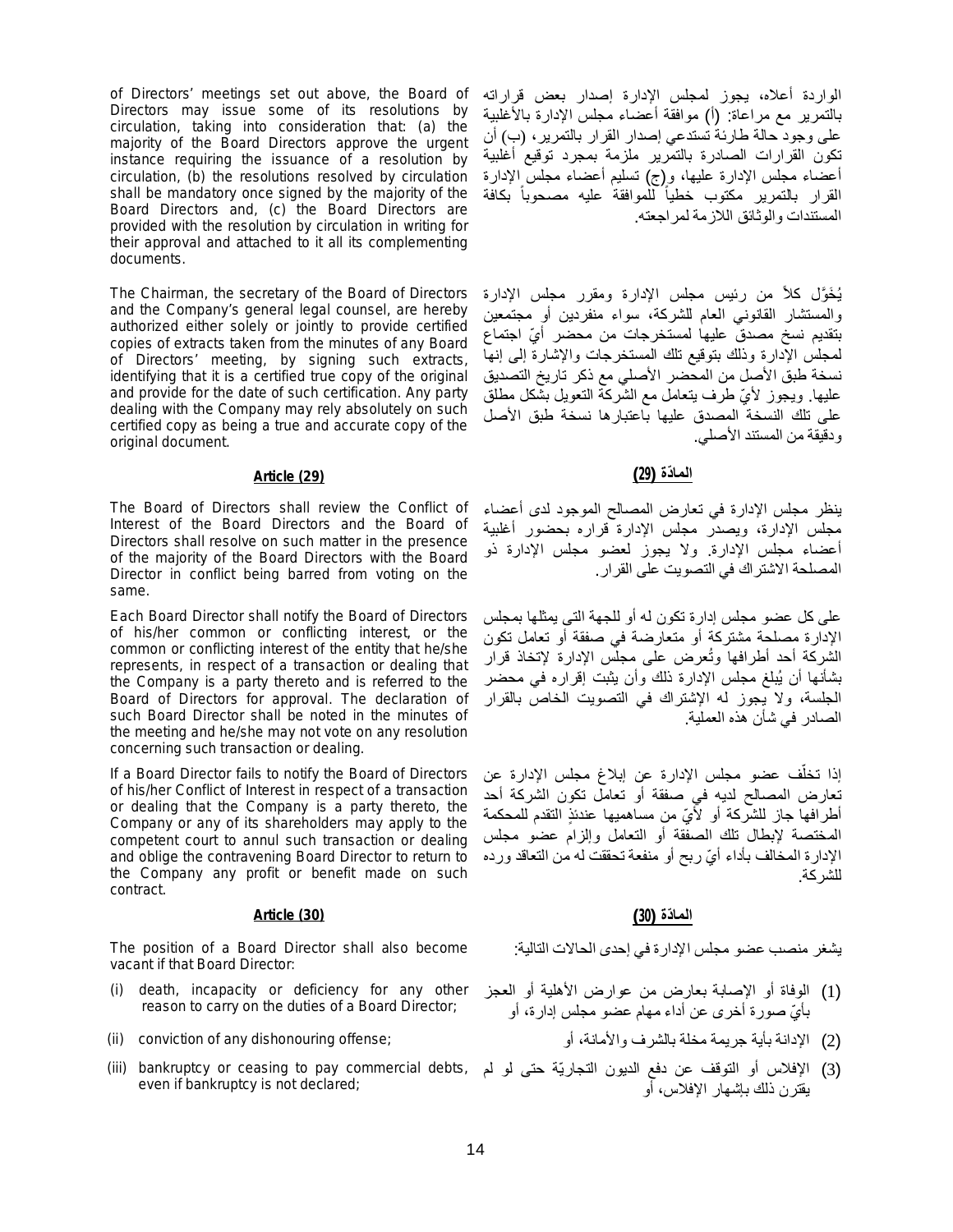- (iv) resignation from the post by written notice sent to (4) الإستقالة من المنصب بموجب إشعار خطي یُرسل للشركة the Company to this effect;
- (5) صدور قرار من الجمعيّة العموميّة بالعزل، أو dismissal by a resolution of the General Assembly;
- (vi) absence for three successive or five nonsuccessive Board of Directors meetings without an excuse to be approved by the Board of Directors; or
- (vii) the membership is not in compliance with Article (149) of the Law.

# **الما ّدة (31) (31) Article**

The Board of Directors shall appoint one or more Manager, and determine their authorities, the conditions of their engagement, their salaries and remunerations. Managers are not allowed to work for any other company.

Without prejudice to the provisions of Article (33) of these Articles, the Board Directors shall not be personally liable or obligated for the liabilities of the Company as a result of performing their duties as Board Directors to the extent that they have not exceeded their authority.

# **الما ّدة (33) (33) Article**

The Chairman and the Board Directors shall be held liable towards the Company, the shareholders and third parties for all acts of fraud, abuse of their delegated powers, and for any breach of the Law or these Articles, or an error in management. Any provision to the contrary shall be invalid.

Liability as provided for in this Article shall apply to all Board Directors if the error arises from a resolution passed unanimously by them. However, in the event the resolution is passed by the majority, the Board Directors objecting to such resolution shall then not be held liable provided they state their objection in writing in the minutes of meeting. Absence from a meeting at which the resolution has been passed shall not be deemed as a reason to be released from liability unless it is proven that the absent Board Director was not aware of the decision or is unable to object to it upon becoming aware thereof.

### **الما ّدة (34) (34) Article**

The Company may not provide any loans to any Board Director or execute guarantees or provide any securities in connection with any loans granted to them. A loan shall be deemed as granted to a Board Director if granted to his/her spouse, children or relative up to the second degree.

- بھذا المعنى، أو
	-
- (6) الغیاب عن حضور إجتماعات مجلس الإدارة ثلاث جلسات متتالیة أو خمس جلسات متقطعة، خلال مدة مجلس الإدارة دون عذر یقبلھ مجلس الإدارة، أو
	- (7) مخالفة العضوية لأحكام المادّة (149) من القانون.

لمجلس الإدارة الحق في تعییّن واحد أو أكثر من مدیري الشركة، ولھ أن یحدد صلاحیاتھم وشروط خدماتھم ورواتبھم ومكافآتھم، ولا یجوز لھم العمل لأ ّي شركة أخرى.

# **الما ّدة (32) (32) Article**

مع مراعاة أحكام المادّة (33) من هذا النظام الأساسي، لا يكون أعضاء مجلس الإدارة مسئولین مسئولیة شخصیة فیما یتعلق بالتزامات الشركة الناتجة عن قیامھم بواجباتھم كأعضاء مجلس إدارة وذلك بالقدر الذي لا یتجاوزون فیھ حدود سلطاتھم.

یكون رئیس وأعضاء مجلس الإدارة مسؤولون تجاه الشركة والمساھمین والغیر عن جمیع أعمال الغش وإساءة استعمـال السلطة، وعن كل مخالفـة للقانون أو لھذا النظام الأساسي، وعن الخطأ في الإدارة، ویبطل كل شرط یقضي بغیر ذلك.

تقع المسؤولیة المنصوص علیها في هذه المادّة على جمیع أعضاء مجلس الإدارة إذا نشأ الخطأ عن قرار صدر بإجماع الآراء، أما إذا كان القرار محل المساءلة صادراً بالأغلبية فلّا يُسأل عنه المعارضون متى كانوا قد أثبتوا إعتراضھم بمحضر الجلسة، فإذا تغیب أحد الأعضاء عن الجلسة التي صدر فیھا القرار فلا تنتفي مسؤولیتھ إلا إذا ثبت عدم علمھ بالقرار أو علمھ بھ مع عدم إستطاعتھ الإعتراض علیھ.

لا یجوز للشركة تقدیم قروض لأ ّي من أعضاء مجلس الإدارة أو عقد كفالات أو تقدیم أیة ضمانات تتعلق بقروض ممنوحة لھم، ويعتبر قرضاً مقدماً لعضو مجلس الإدارة كل قرض مقدم إلى ً زوجه أو أبنائه أو أيّ قريب لهُ حتى الدرجة الثانية.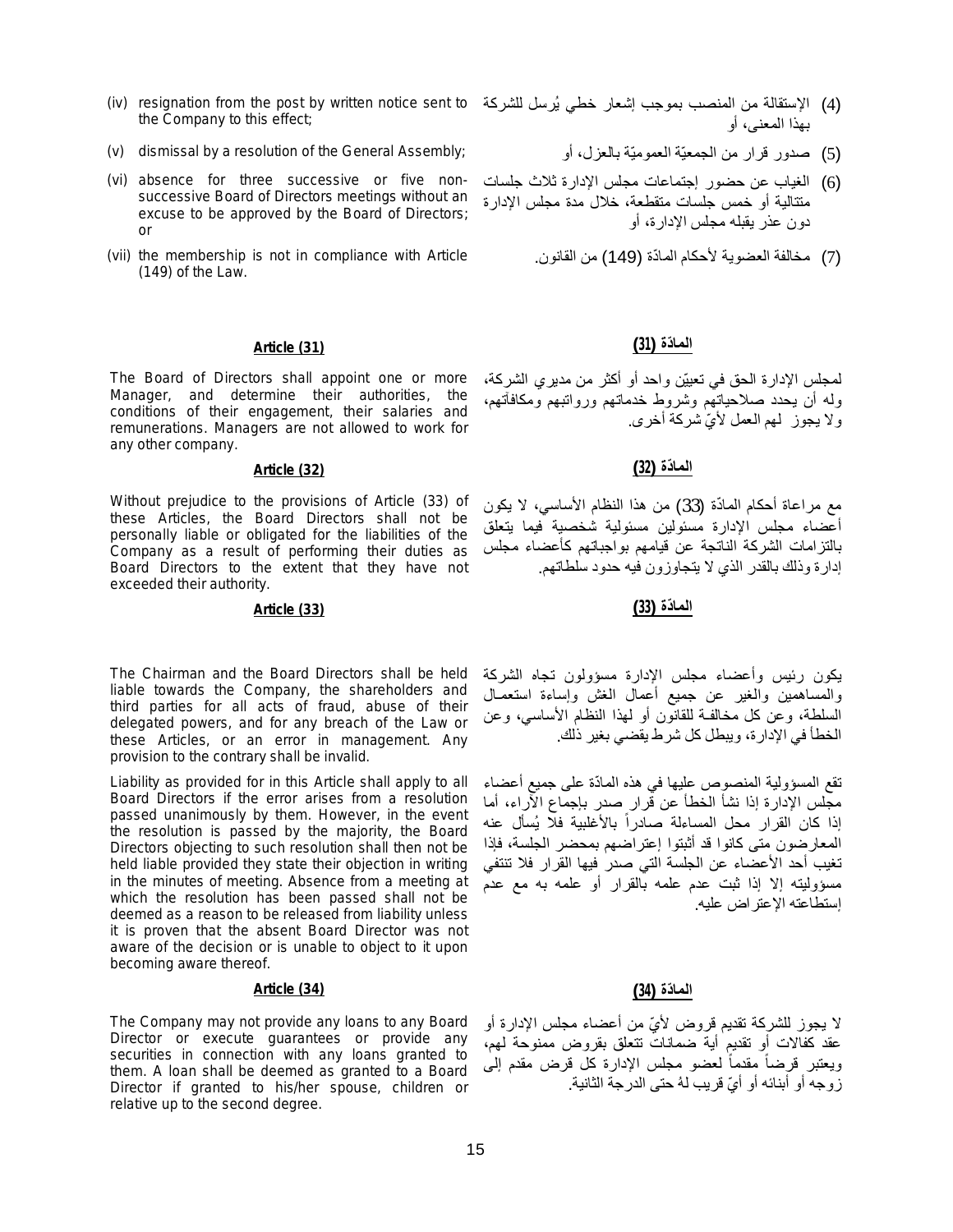No loan may be granted to a company where a Board Director or his/her spouse, children or relatives up to the second degree holds, jointly or severally, twenty percent (20%) or more of the share capital of that company.

# **الما ّدة (35) (35) Article**

The Related Parties shall not use any information in their possession due to their membership to the Board of Directors or employment at the Company to achieve any interest whatsoever for them or for third parties as a result of dealing in the securities of the Company or any other transactions. Such Related Party may not have a direct or indirect interest with any party entering into transactions intended to influence the price of the securities of the Company or issued thereby.

### **الما ّدة (36) (36) Article**

The Company shall not, without the Board of Directors' approval, conclude transactions with Related Parties which value exceeds five percent (5%) of the issued share capital of the Company and shall not, without the General Assembly's approval, conclude such transactions if value exceeds the said percentage. The transaction shall be evaluated by an assessor approved by the Authority. The auditor shall state in his report Conflict of Interest and Related Parties transactions and financial dealings taking place between the Company and Related Parties and procedures followed in this respect.

# **الما ّدة (37) (37) Article**

Attendance allowance shall not be paid to Board Directors. The remuneration of each Board Director shall consist of a percentage of the net profits, provided that it does not exceed ten percent (10%) of the net profits of the relevant financial year. Furthermore, the Company may reimburse any Board Director or assign further remuneration or monthly salary in amounts to be determined by the Board of Directors if such Board Director is a member of a committee or exert additional efforts or perform additional work to serve the Company in addition to his duties as a Board Director.

# **الما ّدة (38) (38) Article**

The General Assembly may dismiss all or any of the Board Directors and open the nomination for Board membership as per the terms set out by the Authority in this respect and elect new Board Directors. Dismissed Board Directors may not be re-nominated or be a Board Director candidate before three (3) years from the date of dismissal.

لا یجوز تقدیم قرض إلى شركة یملك عضو مجلس الإدارة أو زوجه أو أبناؤه أو أيّ من أقاربه، سواء مجتمعین أو منفردین، حتى الدرجة الثانیة (%20) عشرین بالمائة أو أكثر من رأس مالھا.

يحظر على الأطراف ذات العلاقة أن يستغّل أياً منهم ما اتصل به من معلومات بحكم عضویتھ في مجلس الإدارة أو وظیفتھ في الشركة في تحقيق مصلحة له أو للغير أياً كانت نتيجة التعامل في الأوراق المالیة للشركة أو غیرھا من المعاملات، كما لا یجوز للأطراف ذات العلاقة أن یكون لھم مصلحة مباشرة أو غیر مباشرة مع أيّ طرف یقوم بعملیات یراد بھا إحداث تأثیر في أسعار الأوراق المالیة الخاصة بالشركة أو التي أصدرتھا الشركة.

لا یجوز للشركة عقد صفقات مع الأطراف ذات العلاقة إلا بموافقة مجلس الإدارة فیما لا یجاوز (%5) خمسة بالمائة من رأسمال الشركة المصدر، وبموافقة الجمعیّة العمومیّة للشركة فیما زاد على ذلك ویتم تقییم الصفقات في جمیع الأحوال بواسطة مقیم معتمد لدى الھیئة، ویتعیّن على مدقق حسابات الشركة أن یشتمل تقریره على بیان بصفقات تعارض المصالح والتعاملات المالیة التي تمت بین الشركة وأ ّي من الأطراف ذات العلاقة والإجراءات التي أتخذت بشأنها. ا<br>أا

لا یجوز صرف بدل حضور لعضو مجلس الإدارة عن اجتماعات مجلس الإدارة وتتكون مكافأة أعضاء مجلس الإدارة من نسبة مئویة من الربح الصافي على أن لا تتجاوز (%10) عشرة بالمائة من تلك الارباح للسنة المالیة المعنیة، كما یجوز أن تدفع الشركة مصـاريف أو أتّعاب أو مكافأة إضـافية أو مرتباً شهرياً بالّقدر الذي ً یقرره مجلس الإدارة لأ ّي عضو من أعضائھ إذا كان عضو مجلس الإدارة يعمل في أيِّ لجنة أو يبذل جهودا خاصنة أو يقوم بأعمال ً إضافیة لخدمة الشركة فوق واجباتھ العادیة كعضو مجلس إدارة.

یكون للجمعیّة العمومیّة حـق عزل كل أو بعض أعضاء مجلس الإدارة المنتخبین وفتح باب الترشح وفق الضوابط الصادرة عن الهَيئةَ بهذا الشأنَ وانتخاب أعضاء جدد بدلاً منهم. ولا يجوز تَرشُّحَ أو إعـادة ترشیح أعضاء مجلس الإدارة الذین تم عزلھم إلا بعد مضي (3) ثلاث سنــوات من تاریخ العزل.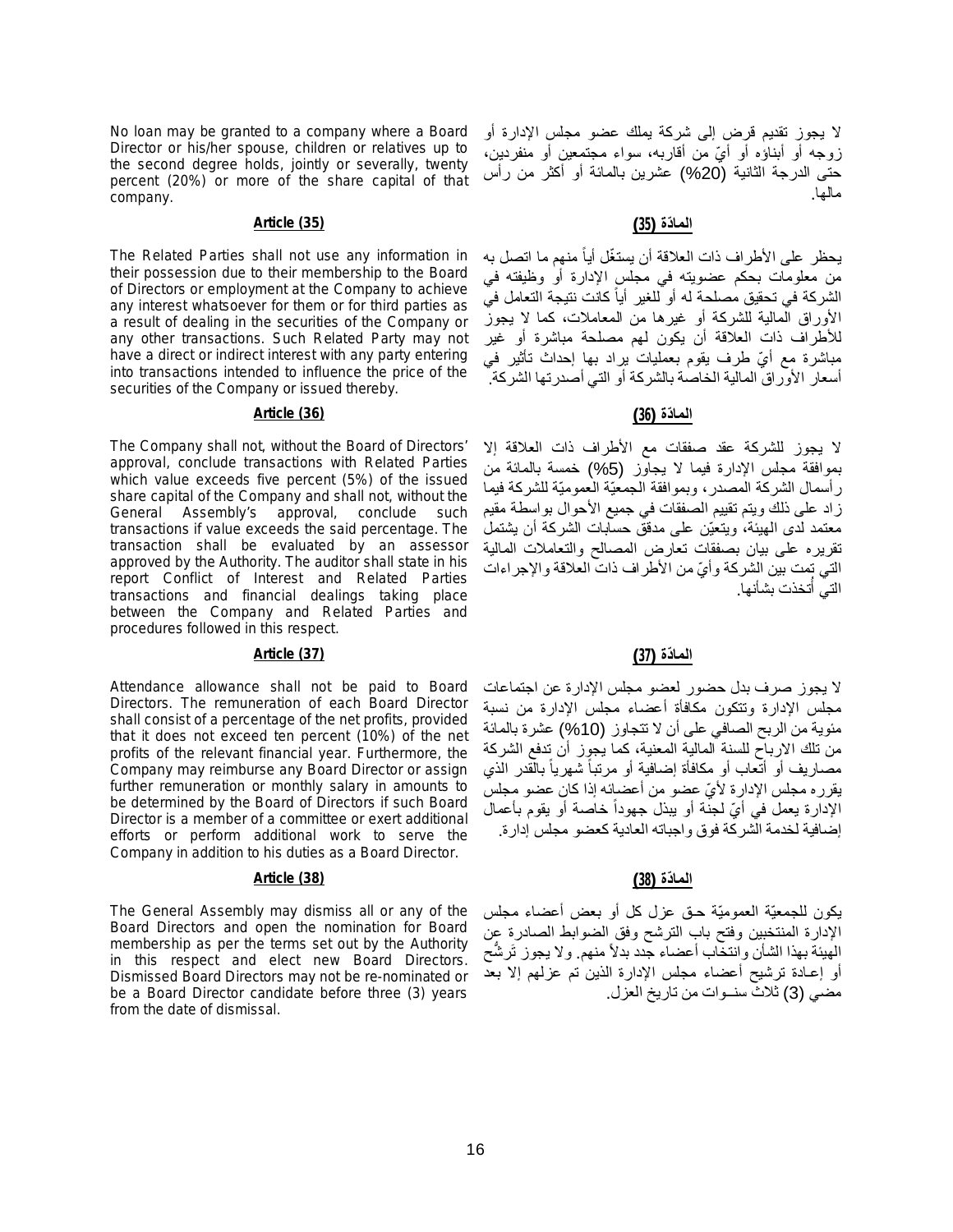### **PART FIVE**

### **The General Assembly**

A General Assembly shall be duly convened in the Emirate of Dubai by having shareholders owning no less than (50%) of the share capital of the Company in attendance. If the quorum is not met in the first meeting, an invitation for a second General Assembly meeting shall be sent and such meeting is to be convened no earlier than five (5) days and no more than fifteen (15) days from the date of the first meeting. The second General Assembly meeting shall then be duly convened regardless of the number of shareholders attending.

Each shareholder shall have the right to attend the General Assembly and shall have a number of votes equal to the number of his/her shares.

A shareholder may appoint a proxy who must not be a Board Director to attend the General Assembly on his behalf by virtue of a written special power of attorney. Such proxy to a number of shareholders shall not, in such capacity, represent more than five percent (5%) of the share capital of the Company.

Shareholders lacking legal capacity shall be represented by their legal representatives.

Individuals representing juristic entities are exempted from the foregoing percentile limitation.

# **الما ّدة (41) (41) Article**

- (i) The Founders, within fifteen (15) days from the date of closing of subscription, shall call all the shareholders for the constitutive General Assembly by announcing for the same in two daily local newspapers issued in Arabic and by registered mail at least fifteen (15) days beforehand, and the listing procedures to follow the above in accordance with the Listing Rules.
- (ii) The quorum for the first round of the constitutive General Assembly shall be fifty percent (50%) of the subscribed shares. If the quorum is not met in the first meeting, the Founders shall call for a second meeting to be convened no earlier than five (5) days and no later than fifteen (15) days from the date of the first meeting and the second meeting shall be valid regardless of the number of shareholders attending the second meeting.
- (iii) Resolutions of the constitutive General Assembly shall be passed by the majority votes of shareholders holding at least three quarters of the shares represented at the meeting.
- (iv) The constitutive General Assembly shall, in (4) تنظر الجمعیّة العمومیّة التأسیسیة، على وجھ الخصوص، particular, deliberate on the following matters:

ننعقد الجمعیّة العمومیّة أصولاً في إمارة دبي بحضور مساهمين یمثلون ما لا یقل عن (%50) خمسین بالمائة من رأس مال الشركة، فإذا لم یتوافر النصاب في الإجتماع الأول، وجب دعوة الجمعيّة العمومية إلى اجتماع ثانٍ يعقد بعد مضي مدةٍ لا تقل عن (5) خمسة أيام ولا تجاوز (15) خمسة عِشر بوما من تاريخ ً الإجتماع الأول ويُعتبر الإجتماع صحيحا أيأ كان عدد المساهمين ً ً الحاضرین.

### **الما ّدة (40) (40) Article**

لكل مساھم الحق في حضور اجتماعات الجمعیّة العمومیّة، ویكون لھ عدد الأصوات المعادلة لعدد أسھمھ.

ویجوز للمساھم أن ینیب عنھ غیره من غیر أعضاء مجلس الإدارة في حضور الجمعیّة العمومیّة بمقتضى توكیل خاص ثابت بالكتابة. ویجب ألا یكون الوكیل لعدد من المساھمین حائزا بھذه الصفة على أكثر من (%5) خمسة بالمائة من أسھم رأس مال الشركة.

ویمثل ناقصي الأھلیة وفاقدیھا النائبون عنھم قانوناً.

ویستثني من ھذه النسبة ممثلوا الأشخاص الاعتباریة.

- (1) يدعو المؤسسون، خلال (15) خمسة عشر يوما من تاريخ ً إغلاق باب الاكتتاب، جمیع المساھمین إلى اجتماع الجمعیّة العمومیّة التأسیسیة، وذلك بإعلان في صحیفتین محلیتین یومیتین تصدران باللغة العربیة وبكتب مسجلة وذلك قبل (15) خمسة عشر يوما من اليوم المحدد لانعقاد اجتماع ً الجمعیّة العمومیّة على ان یتم السیر في إجراءات الإدراج تبعا لذلك وفقا لقواعد الإدراج. ً
- (2) النصاب القانوني للاجتماع الأول للجمعیّة العمومیّة التأسیسیة ھو (%50) خمسون بالمائة من عدد الأسھم المكتتب بھا. وفي حالة عدم اكتمال النصاب القانوني في ٍن الاجتماع الأول، وجب على المؤسسین الدعوة لاجتماع ثا یعقد بعد مضي مدة لا تقل عن (5) خمسة أیام ولا تجاوز (15) خمسة عشر ٍيوما من تاريخ الإجتماع الأول ويُعتبر ً الإجتماع صحيحاً أياً كان عدد المساهمين الحاضرين. ً
- (3) تصدر قرارات الجمعیّة العمومیّة التأسیسیة بأغلبیة أصوات المساھمین المالكین لثلاثة أرباع الأسھم الممثلة في الاجتماع.
- في المسائل التالیة: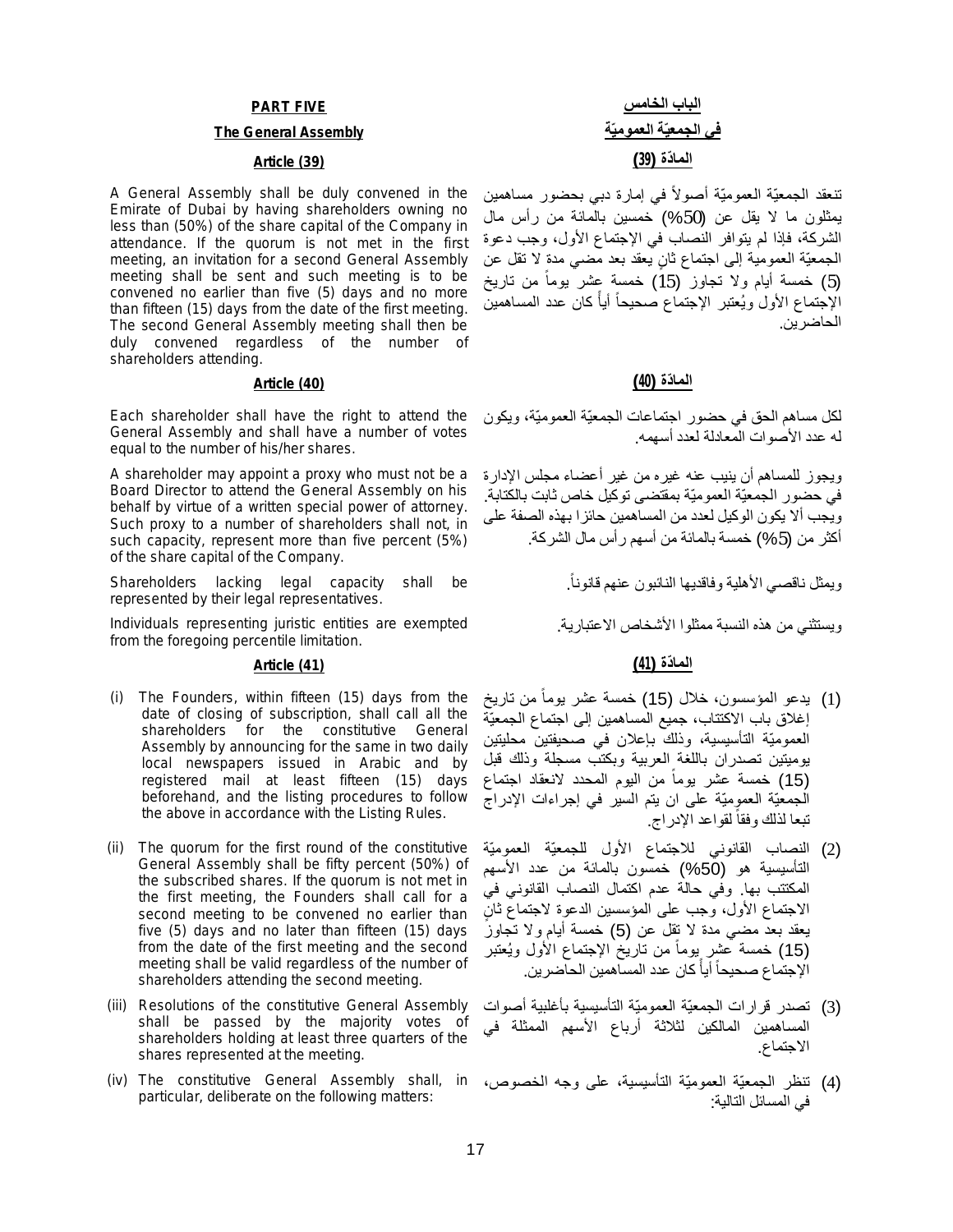- incorporation of the Company and the expenses incurred therefrom.
- Company during the incorporation period.
- (c) Approving the incorporation of the Company. .الشركة تأسیس على الموافقة) ج(
- (د) المصادقة على تقيم الحصص العينية. ... (d) Approving the evaluation of the shares in kind.
- (e) Adoption of the Articles of Association and Memorandum of Association.
- (f) Approve the appointment of the auditor of the Company.

# **الما ّدة (42) (42) Article**

Invitations to the shareholders to attend the General Assembly shall be by announcement in two daily local newspapers, issued in Arabic, and by registered mail at least fifteen (15) days before the date set for the meeting after obtaining the approval from the Authority. The invitation should contain the agenda of the General Assembly meeting. A copy of the invitation shall be sent to the Authority and the Competent Authority.

تنعقد الجمعیّة العمومیّة بدعوة من: :by called be shall Assembly General A

- (i) The Board of Directors at least once annually during the four months following the end of the financial year.
- (ii) The Board of Directors, whenever it deems fit, or upon a request of the auditor or if one or more shareholders holding not less than twenty percent (20%) of the share capital request a meeting, then the Board of Directors shall call for a General Assembly within five (5) days from the date of submitting the request.
- (iii) The auditor, directly, if the Board of Directors omits to send an invitation to convene the General Assembly within five days from the date of the request for a meeting submitted by the auditor to the Board of Directors.
- (iv) The Authority, after five days from its request to the Board of Directors, may call for the General Assembly of the Company in the following events:
	- (a) The lapse of thirty (30) days after the fixed date for the meeting to be held (i.e. four months after the end of the financial year) without the Board of Directors sending an invitation;
	- (b) If the number of Board Directors is less than the minimum required for its quorum;
	- (c) Discovery of any violation of the Law, these Articles or any defect in the management of the Company;
- (a) The report prepared by the Founders on (أ) تقریر المؤسسین عن عملیات تأسیس الشركة والنفقات التي استلزمتھا.
- (b) The acts of the Founders related to the (ب)تصرفات المؤسسین المتعلقة بالشركة خلال فترة التأسیس.
	-
	-
	- (ه) اعتماد عقد التأسیس والنظام الاساسي للشركة.
	- (و) المصادقة على تعیین مدقق حسابات الشركة.

توجھ الدعوة إلى المساھمین لحضور اجتماعات الجمعیّة العمومیّة بإعلان في صحیفتین یومیتین محلیتین تصدران باللغة العربیة وبكتب مسجلة، وذلك قبل الموعد المحدد للاجتماع بـ(15) خمسة عشر یوما على الأقل، وذلك بعد الحصول على موافقة الھیئة ً وتقدیم نسخة من المیزانیة العمومیة والحسابات الختامیة للشركة. ویجب أن تتضمن الدعوة جدول أعمال ذلك الاجتماع وترسل صورة من أوراق الدعوة إلى الھیئة والسلطة المختصة.

# **الما ّدة (43) (43) Article**

- (1) مجلس الإدارة مرة على الأقل في السنة خلال الأشھر الأربعة التالیة لنھایة السنة المالیة.
- (2) مجلس الإدارة، كلما رأى وجھا لذلك أو بناء على طلب مدقق ً الحسابات، أو إذا طلب مساھم أو أكثر یملكون (%20) عشرین بالمائة من رأس المال كحد أدنى عقد الجمعیّة العمومیّة، وجب على مجلس الإدارة دعوة الجمعیّة العمومیّة خلال (5) خمسة أیام من تاریخ تقدیم الطلب.
- (3) مدقق الحسابات مباشرة إذا اغفل مجلس الإدارة توجیھ الدعوة لعقد الجمعیّة العمومیّة في الاحوال التي یوجب القانون فیھا دعوتھا أو خلال خمسة أیام من تاریخ تقدیم مدقق الحسابات طلب توجیھ الدعوة لمجلس الإدارة ولم یقم بذلك.
- (4) الھیئة، في الأحوال التالیة، وبعد خمسة أیام من تاریخ طلبھا من مجلس الإدارة دعوة الجمعیّة العمومیّة:
- (أ) إذا مضى (30) ثلاثون یوما على الموعد المحدد ً لانعقادھا (وھو مضي أربعة أشھر على انتھاء السنة المالیة) دون أن یقوم مجلس الإدارة بدعوتھا للانعقاد؛
- (ب) إذا نقص عدد أعضاء مجلس الإدارة عن الحد الأدنى لصحة انعقاده؛
- (ج) إذا تبین لها في أيّ وقت وقوع مخالفات للقانون أو لنظام الشركة أو وقوع خلل في إدارتھا؛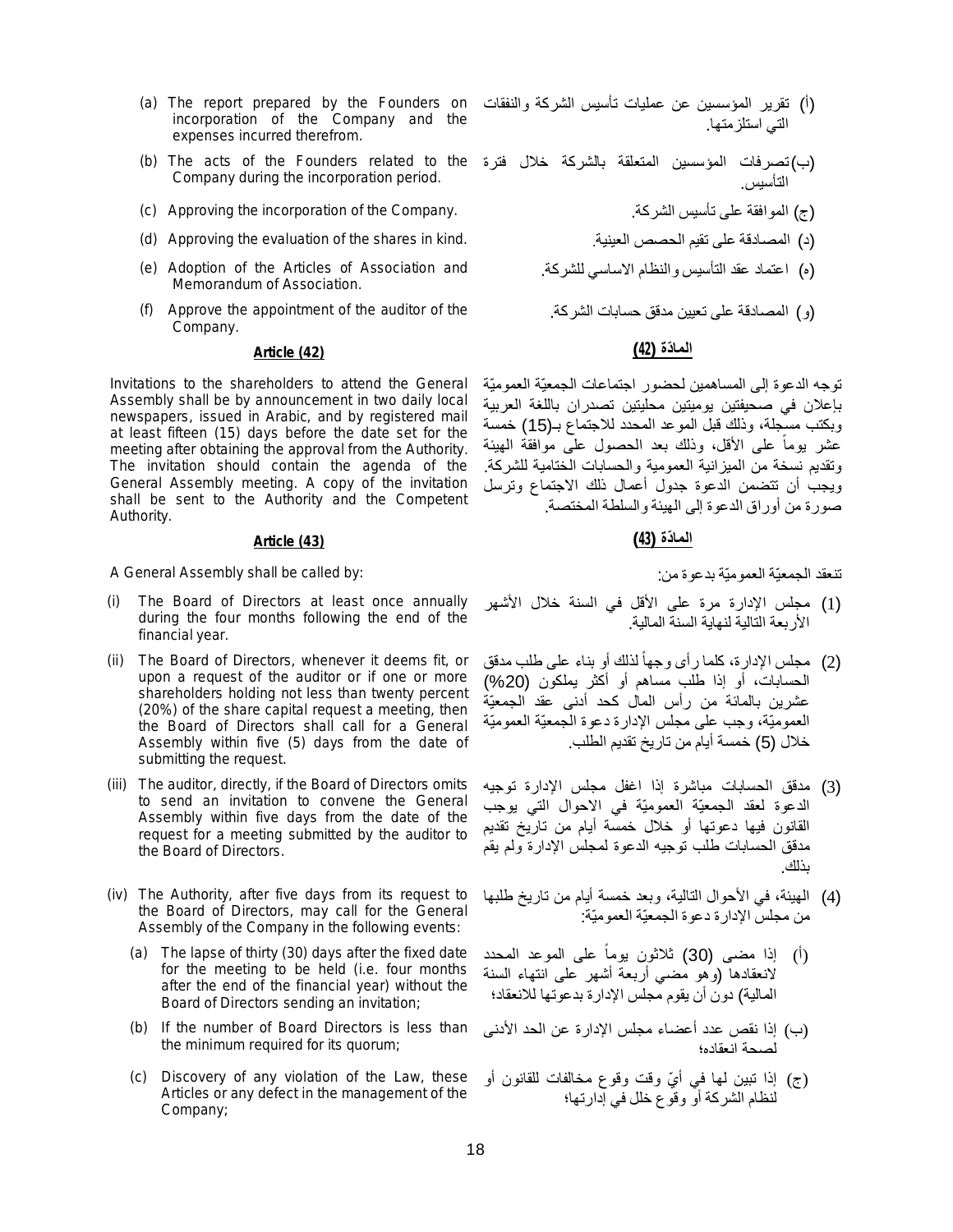(d) If the Board of Directors fails to call for a meeting of the General Assembly despite the call from one or more shareholders representing twenty percent (20%) of the share capital of the Company.

of the annual General Assembly:

- (i) to review and approve the report of the Board of Directors on the activity of the Company, its financial standing throughout the year and the report of the auditor;
- (ii) to consider and approve the balance sheet and the account of profits and losses;
- 
- (iv) to appoint and determine the remuneration of the auditors;
- (v) to consider the proposals of the Board of Directors concerning the distribution of profits;
- (vi) to consider the proposals of the Board of Directors concerning the remuneration of the Board Directors and to determine such remuneration;
- (vii) to dismiss or discharge the liability of the Board Directors and to file the liability claim against them, as the case may be; and
- (viii) to dismiss or discharge the liability of the auditors and to file the liability claim against them, as the case may be.

# **الما ّدة (45) (45) Article**

Shareholders who wish to attend the General Assembly shall register their names in an electronic register made available by the Management of the Company at the meeting place within ample time before the meeting. The register shall include the name of the shareholder, or his representative, the number of shares he holds or represents and the names of the represented shareholders and the appropriate proxies. The shareholder or the proxy shall be given a card to attend the meeting, which shall state the number of votes held or represented by him/her. An extract of this register showing the number of shares represented at the meeting and the percentage of attendance shall be printed and attached to the minutes of the General Assembly after being signed by the chairman of the meeting, the secretary and the auditor of the Company.

Registration shall close at the time when the chairman of the meeting announces whether or not the quorum for such meeting has been met. No registration of any shareholder or proxy shall be accepted thereafter and votes of those late shareholders or proxies would not count and their views would not be taken into account in that meeting.

(د) إذا تقاعس مجلس الإدارة عن دعوتھا للانعقاد رغم طلب مساھم أو أكثر یمثلون (20 %) عشرین بالمائة من رأس مال الشركة؛

# **الما ّدة (44) (44) Article**

The following matters shall be included on the agenda یدخل في جدول أعمال الجمعیّة العمومیّة في اجتماعھا السنوي المسائل الآتیة:

- (1) سماع تقریر مجلس الإدارة عن نشاط الشركة ومركزھا المالي خلال السنة وتقریر مدقق الحسابات والتصدیق علیھما؛
- (2) مناقشة میزانیة الشركة وحساب الأرباح والخسائر والتصدیق علیھما؛
- (iii) to elect the Board Directors if necessary; الاقتضاء؛ عند الإدارة مجلس أعضاء إنتخاب) 3(
	- (4) تعیین مدققي الحسابات وتحدید أتعابھم؛
	- (5) النظر في مقترحات مجلس الإدارة بشأن توزیع الأرباح؛
	- (6) النظر في مقترحات مجلس الإدارة بشأن مكافأة أعضاء مجلس الإدارة وتحدیدھا؛
	- (7) عزل أعضاء مجلس الإدارة أو إبراء ذمتھم ورفع دعوى المسؤولیة علیھم حسب الأحوال؛ و
	- (8) عزل مدققي الحسابات أو إبراء ذمتھم ورفع دعوى المسؤولیة علیھم حسب الأحوال.

یسجل المساھمون الذین یرغبون في حضور الجمعیّة العمومیّة أسماءھم في السجل الإلكتروني الذي تعده الإدارة لھذا الغرض في مكان الاجتماع قبل الوقت المحدد لانعقاد ذلك الاجتماع بوقت كاف. ویجب أن یتضمن السجل اسم المساھم أو من ینوب عنھ وعدد الأسھم التي یملكھا أو عدد الأسھم التي یمثلھا وأسماء مالكیھا مع تقدیم سند الوكالة. ویعطى المساھم أو النائب بطاقة لحضور الاجتماع یذكر فیھا عدد الأصوات التي یمثلھا أصالة أو وكالة. ویستخرج من ھذا السجل خلاصة مطبوعة بعدد الأسھم التي مثلت في الاجتماع ونسبة الحضور ویتم إلحاقھا بمحضر اجتماع الجمعیّة العمومیّة بعد توقیعھا من قبل كل من مقرر الجلسة ورئیس الاجتماع ومدقق حسابات الشركة.

ویقفل باب التسجیل لحضور اجتماعات الجمعیّة العمومیّة عندما یعلن رئیس الاجتماع اكتمال النصاب المحدد لذلك الاجتماع أو عدم اكتماله، ولا يجوز بعد ذلك قبول تسجيل أيّ مساهم أو نائب عنھ لحضور ذلك الاجتماع كما لا یجوز الاعتداد بصوتھ أو برأیھ في المسائل التي تطرح في ذلك الاجتماع.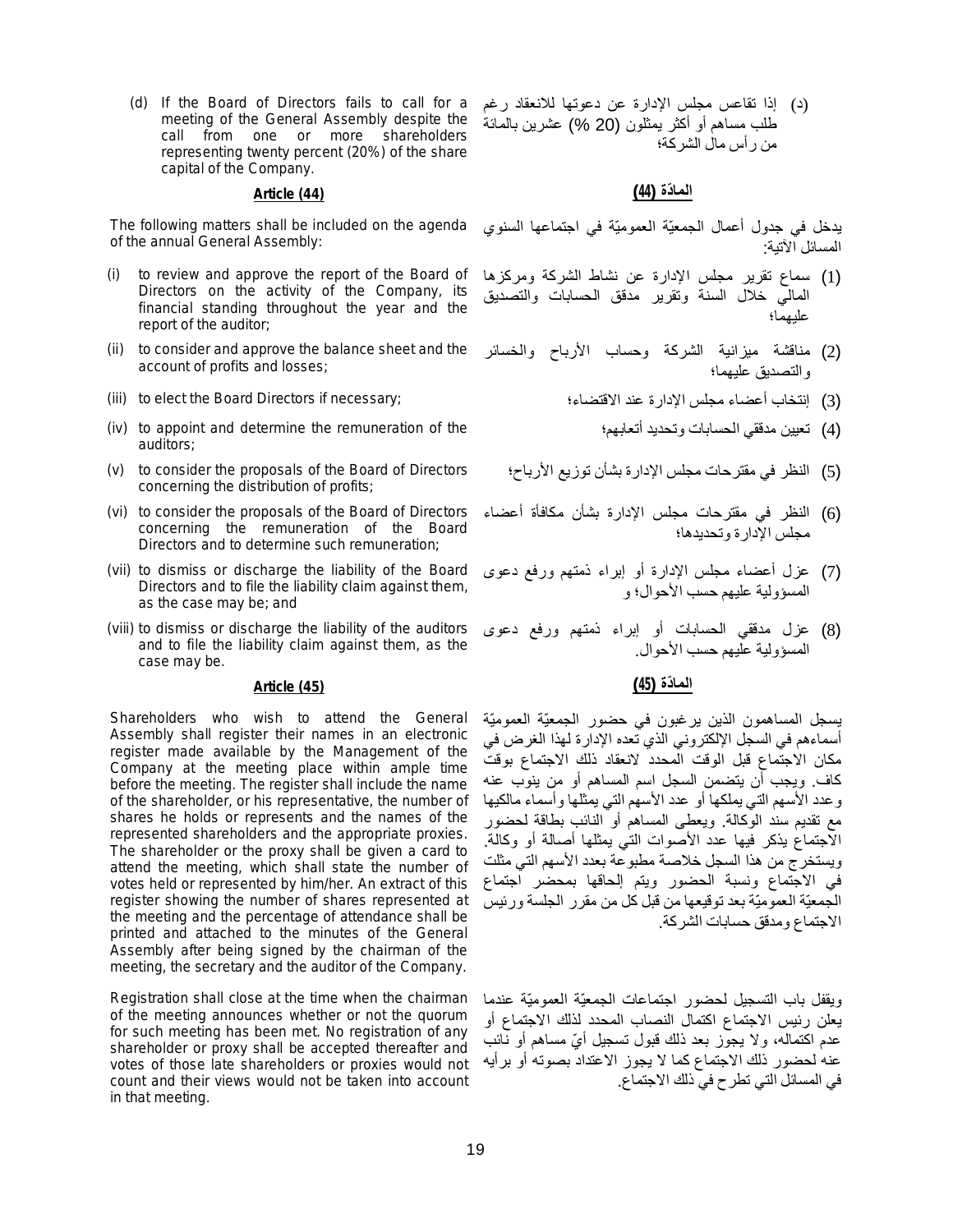### **الما ّدة (46) (46) Article**

The register of the shareholders of the Company shall be in accordance with the procedures for transacting, set-off, settlement, transfer of title, custody of securities and the relevant rules prevailing in the Market.

# **الما ّدة (47) (47) Article**

The provisions of the Law shall apply to the quorum required for convening the General Assembly and to the required majority to adopt resolutions therein.

# **الما ّدة (48) (48) Article**

The General Assembly shall be chaired by the Chairman. In the absence of the Chairman, the vice-Chairman or a Board Director appointed by the Board of Directors for that purpose shall chair the meeting.

If the said individuals are not present, the General Assembly shall appoint one of the shareholders to chair the meeting and shall also appoint a secretary for the meeting.

The chairman shall appoint a teller for the meeting provided that such appointment is ratified by the General Assembly.

The Company shall keep minutes of the meetings of the General Assembly and register attendance in special books to be kept for this purpose and signed by the chairman of the relevant meeting, the secretary, the tellers and the auditors. The individuals who sign the minutes of the meeting shall be held liable for the accuracy of information contained therein.

### **الما ّدة (49) (49) Article**

Voting at the General Assembly shall be in accordance with the procedure specified by the chairman of the assembly unless the General Assembly specifies another voting procedure. If the subject of the vote relates to the appointment, dismissal or accountability of the Board Directors, voting should be by secret Cumulative Voting.

The Board Directors may not participate in voting on the resolutions of the General Assembly for the discharge of the Board Directors from liability for their management or in connection with a special benefit of the Board Directors, a Conflict of Interest or a dispute between the Board Directors and the Company, and in the event that the shareholder is representing a corporate person, the shares of such corporate person shall be excluded.

A shareholder having the right to attend the General Assembly may not participate in voting in his personal capacity or by proxy on matters related to a personal benefit or an existing dispute between such shareholder and the Company.

یكون سجل المساھمین في الشركة طبقا للنظام الخاص بالتداول والمقاصة والتسویات ونقل الملكیة وحفظ الأوراق المالیة والقواعد المعنیة السائدة في السوق.

تسري على النصاب الواجب توفره لصحة انعقاد الجمعیّة العمومیّة وعلى الأغلبیة اللازمة لاتخاذ القرارات أحكام القانون.

یرأس الجمعیّة العمومیّة رئیس مجلس الإدارة، وعند غیابھ، یرأسھا نائب رئیس مجلس الإدارة أو عضو مجلس الإدارة الذي یعیّنھ مجلس الإدارة لذلك.

وفي حال غیاب المذكورین عن حضور الاجتماع، تُعیّن الجمعیّة العمومیّة من بین المساھمین رئیسا للإجتماع كما تعیّن الجمعیة ً مقرر للاجتماع.

ويعيّن الرئيس جامعا للأصوات على أن تقر الجمعيّة العموميّة ً تعیینه

وتدون الشركة محاضر اجتماعات الجمعیّة العمومیّة وإثبات الحضور في دفاتر تحفظ لھذا الغرض وتوقع من قبل رئیس الاجتماع المعني ومقرر الجمعیة وجامعي الأصوات ومدققي الحسابات ویكون الموقعون على محاضر الاجتماعات مسئولین عن صحة البیانات الواردة فیھا.

یكون التصویت في الجمعیّة العمومیّة بالطریقة التي یعیّنھا رئیس الجمعیّة إلا إذا قررت الجمعیّة العمومیّة طریقة معینة للتصویت. وإذا تعلق الأمر بإنتخاب أعضاء مجلس الإدارة أو بعزلھم أو بمساءلتھم، فان ذلك یكون بالتصویت السري التراكمي.

# **الما ّدة (50) (50) Article**

لا یجوز لأعضاء مجلس الإدارة الاشتراك في التصویت على قرارات الجمعیّة العمومیّة الخاصة بإبراء ذمتھم من المسؤولیة عن إدارتھم أو التي تتعلق بمنفعة خاصة لھم أو المتعلقة بتعارض المصالح أو بخلاف قائم بینھم وبین الشركة، وفي حال كون عضو مجلس الإدارة یمثل شخصا اعتباریا یستبعد أسھم ذلك الشخص الاعتباري.

لا یجوز لمن لھ حق حضور إجتماعات الجمعیّة العمومیّة أن یشترك في التصویت سواء بصفتھ الشخصیة أو عن من یمثلھ في المسائل التي تتعلق بمنفعة خاصة أو بخلاف قائم بینھ وبین الشركة.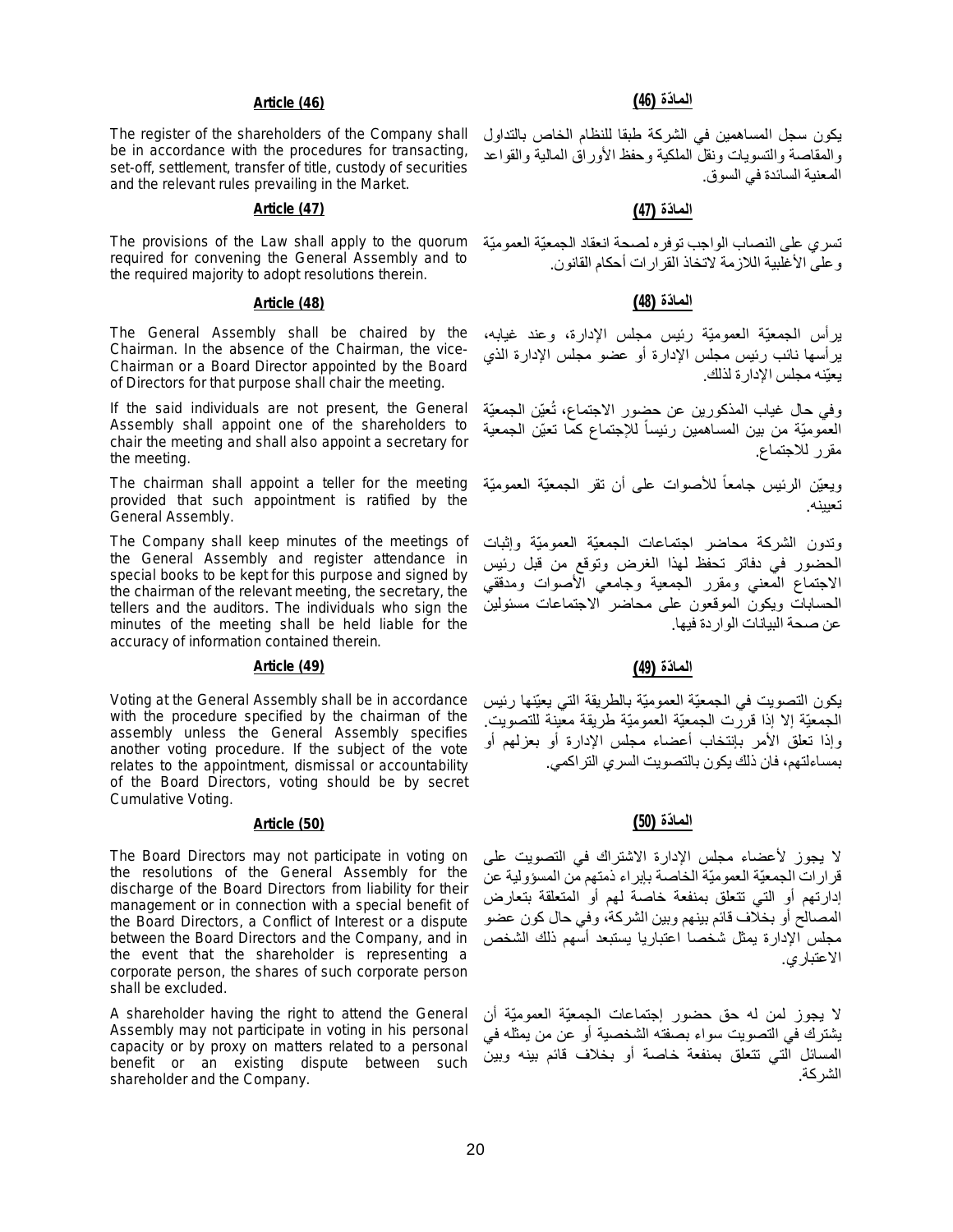### **الما ّدة (51) (51) Article**

The General Assembly may, through a Special Resolution, decide the following:

- Increase the share capital in any way or reduction of the share capital.
- (ii) Dissolution of the Company or its merger with another company.
- (3) بيع المشروع الذي قامت به الشركة أو التصرف فيه بأيّ Sale or otherwise disposing of the business) venture of the Company.
- (iv) Extension of the term of the Company. إطالة مدة الشركة (4)
- 
- (vi) Upon the expiry of two fiscal years, give contributions not exceeding two percent (2%) of the average net profits of the Company during two fiscal years preceding the year of contribution
- (vii) Amendment to the Memorandum of Association or these Articles, subject to the following restrictions:
	- (a) The amendment should not increase the shareholders' obligations; and
	- (b) The amendment should not cause transfer of the head office out of the State.

### **الما ّدة (52) (52) Article**

The owners of shares registered on the working day preceding the holding of the General Assembly of the Company shall be deemed to be the holders of the right to vote in that Company's General Assembly.

Subject to the provisions of the Law and the Resolutions issued hereunder and the Articles of Association, the General Assembly shall have the responsibility to consider all the issues in connection with the company. The General Assembly may not consider other than the issues listed in the agenda.

Notwithstanding the provisions of the above paragraph, the General Assembly may consider the serious incidents revealed during the meeting or if the Authority or a number of shareholders holding at least ten percent (10%) of the share capital of the company request, before commencing the discussion of the agenda of the General Assembly, to list certain issues in the agenda, the Board of Directors shall respond to such request, failing which the General Assembly shall have the right to resolve to discuss such issues, in accordance with the Authority's resolution issued in this regard.

| <b>PART SIX</b> | الباب السادس  |
|-----------------|---------------|
| <i>AUDITORS</i> | مدقق الحسابات |
| Article (54)    | المادّة (54)  |

یجوز للجمعیّة العمومیّة بموجب قرار خاص أن تقرر ما یلي:

- (1) زیادة ر أس المال بأيّ طریقة أو تخفیضه.
- (2) حل الشركة أو إدماجھا في شركة أخرى.
- وجھ آخر·
	-
- (5) الصدار صكوك أو سندات من قبل الشركة الشركة الشركة الشركة الشركة الشركة الشركة الشركة قبل من سندات من سندات
	- (6) شریطة مضي سنتین مالیتین، تقدیم مساھمات طوعیة لا تزید عن (%2) إثنین بالمائة من متوسط الأرباح الصافیة للشركة في السنتین المالیتین السابقتین
	- (7) تعدیل عقد تأسیس الشركة أو النظام الأساسي إلا ان حقھا هذا ليس مطلقاً وانما هو مقيد بالقيود التالية:
		- (أ) ألا یؤدي التعدیل إلى زیادة أعباء المساھمین؛ و
	- (ب) ألا یؤدي التعدیل إلى نقل مركز الشركة الرئیسي إلى خارج الدولة.

یكون مالك السھم المسجل في یوم العمل السابق لانعقاد الجمعیّة العمومیّة للشركة ھو صاحب الحق في التصویت في الجمعیّة العمومیّة لتلك الشركة.

### **الما ّدة (53) (53) Article**

مع مراعاة أحكام القانون والقرارات الصادرة بموجبھ والنظام الأساسي تختص الجمعیّة العمومیّة بالنظر في جمیع المسائل المتعلقة بالشركة، ولا یجوز للجمعیّة العمومیّة المداولة في غیر المسائل المدرجة بجدول الأعمال.

استثن اءا من أحكام الفقرة السابقة یكون للجمعیّة العمومیّة حق ً المداولة في الوقائع الخطیرة التي تكتشف أثناء الاجتماع، أو إذا طلبت الھیئة أو عدد من المساھمین یمثل (%10) عشرة بالمائة من رأس مال الشركة على الأقل وذلك قبل البدء في مناقشة جدول أعمال الجمعیّة العمومیّة، إدراج مسائل معینة في جدول الأعمال وجب على مجلس الإدارة إجابة الطلب وإلا كان من حق الجمعیّة العمومیّة أن تقرر مناقشة ھذه المسائل، وفقا لقرار الھیئة الصادر بھذا الشأن.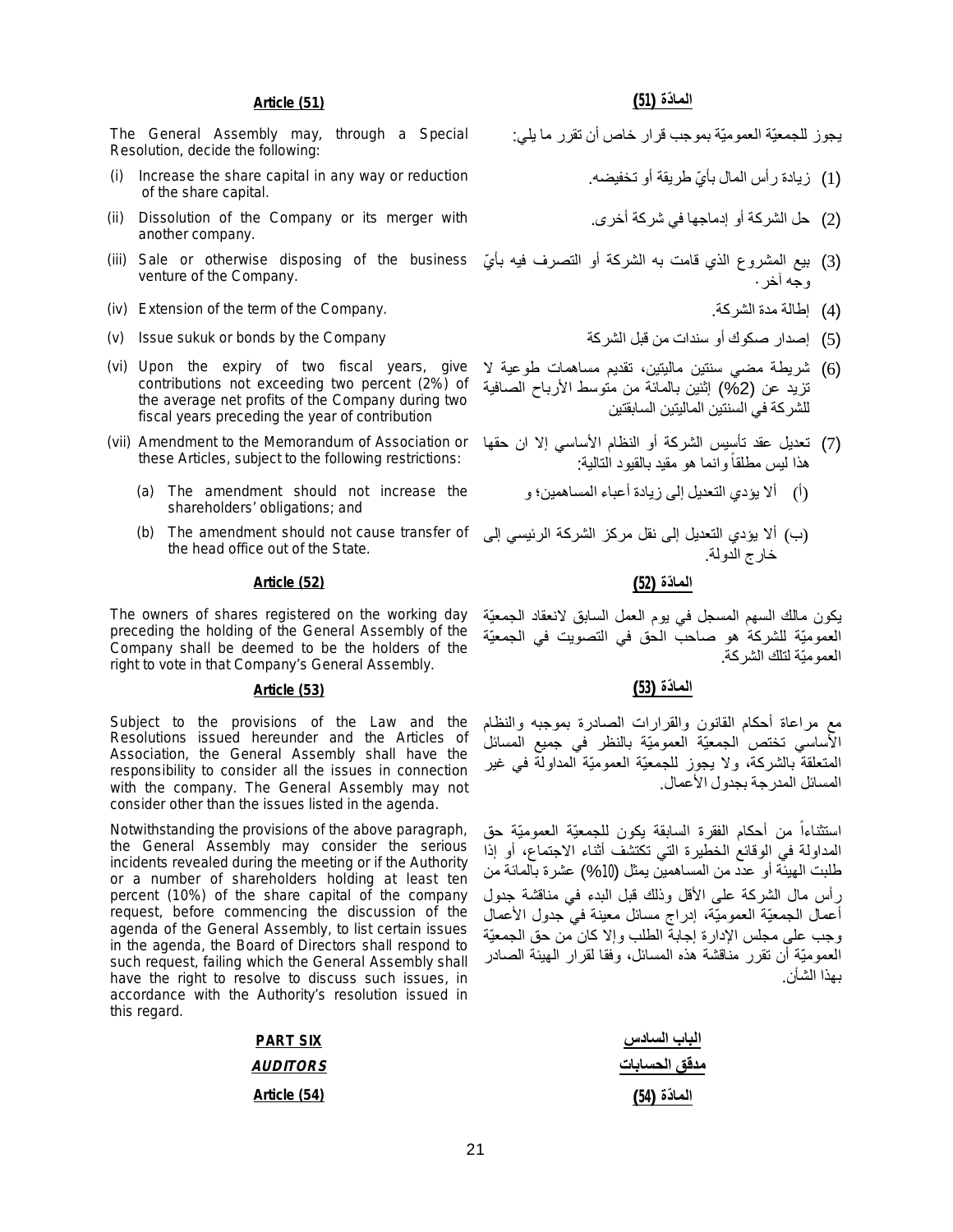The Company shall have one or more auditor(s) appointed by the General Assembly for a renewable term of one year upon nomination by the Board of Directors. The fees of such auditor shall be determined by the General Assembly. Such auditor shall monitor the financial accounts for the year for which he was appointed. Such auditor should be registered with the Authority and be licensed to practice.

The auditor shall carry out his duties from the date of the General Assembly appointing him until the following annual General Assembly is concluded.

Save for the aforementioned, the Founders have appointed **Ernst & Young Middle East** as the first auditor of the Company's accounts, where it shall engage in performing its task until the Constitutive General Assembly is convened.

An auditor should be independent from the Company and the Board of Directors and should not be a business partner, agent or relative up to the fourth degree of any of the Founders or Board Directors. The auditor shall be a shareholder of the Company or be a Board Director or occupy any technical, administrative, operational or executive position at the Company.

The Company must take reasonable steps to verify the independence of the external auditor and that the function of the auditor excludes any Conflict of Interest.

The auditor shall have the authorities and the obligations provided for in the Law. Such auditor must particularly have the right to review, at all times, all the Company books, records, instruments and all other documents of the Company. The auditor has the right to request clarifications as he deems necessary for the performance of his duties and he may investigate the assets and liabilities of the Company. If the auditor is unable to perform these authorities, he must confirm that in a written report to be submitted to the Board of Directors. If the Board of Directors fails to enable the auditor to perform his duties, the auditor must send a copy of the report to the Authority and the Competent Authority and present it to the General Assembly.

The auditor shall audit the accounts of the Company, inspect the balance sheet and the profit and loss account, review the Company's transactions with the Related Parties, and ensure the application of the provisions of the Law and these Articles. The auditor shall submit a report on the results of such inspection to the General Assembly and forward a copy to the Authority and the Competent Authority. When preparing his report, the auditor shall verify the following:

(i) the overall accuracy of the accounting records kept by the Company; and

یكون للشركة مدقق حسابات أو أكثر تعیّنھ الجمعیّة العمومیّة، وتقدر أتعابھ بناءا على ترشیح من مجلس الإدارة لمدة سنة قابلة ً للتجدید ویتوجب على مدقق الحسابات مراقبة حسابات السنة المالیة التي عین لھا ویشترط بھ أن یكون مسجلا لدى الھیئة ومرخص لھ بمزاولة المھنة.

یتولى مدقق الحسابات مھامھ من نھایة إجتماع الجمعیّة العمومیّة التي یتم تعیینھ فیھا إلى نھایة إجتماع الجمعیة العمومیة السنویة التالیة.

ً مما تقدم، عین المؤسسون **إرنست ویونغ الشرق الأوسط** وإستثناءا كأول مدقق لحسابات الشركة بحیث یتولى مھمتھ إلى حین انعقاد الجمعیّة العمومیّة التأسیسیة.

# **الما ّدة (55) (55) Article**

یجب أن یكون مدقق الحسابات الخارجي مستقلاً عن الشركة ومجلس إدارتها. ولا يجوز له أن يكون شريكاً أو وكيِلأ لأحد ً مؤسسي الشركة أو لأحد أعضاء مجلس الإدارة أو قريبا له حتى ً الدرجة الرابعة. كما لا یجوز لمدقق الحسابات أن یكون مساھما ً في الشركة أو أن یشغل منصب عضو مجلس الإدارة أو أ ّي منصب فني أو إداري أو تشغیلي أو تنفیذي في الشركة.

وعلى الشركة أن تتخذ خطوات معقولة للتأكد من استقلالیة مدقق الحسابات الخارجي، وأن كافة الأعمال التي يقوم بها تخلو من أيّ تضارب للمصالح.

# **الما ّدة (56) (56) Article**

یكون لمدقق الحسابات الصلاحیات وعلیھ التقید بالإلتزامات المنصوص علیھا في القانون. ولھ بوجھ خاص الحق في الإطلاع في كافة الأوقات على جمیع دفاتر الشركة وسجلاتھا ومستنداتھا وغیر ذلك من وثائق ولھ أن یطلب الإیضاحات التي یراھا لازمة لأداء مھامھ ولھ كذلك أن یتحقق من موجودات الشركة والتزاماتھا. وإذا لم یتمكن مدقق الحسابات من استعمال ھذه الصلاحیات، یثبت ذلك كتابةً في تقریر یُقدم إلى مجلس الإدارة. فإذا لم یقم مجلس الإدارة بتمكین المدقق من أداء مھمتھ، وجب على المدقق أن یرسل صورة من التقریر إلى الھیئة والسلطة المختصة وأن یعرضھ على الجمعیّة العمومیّة.

یتولى مدقق الحسابات تدقیق حسابات الشركة وفحص المیزانیة وحساب الأرباح والخسائر ومراجعة صفقات الشركة مع الأطراف ذات العلاقة والتأكد من تطبیق أحكام القانون وھذا النظام، وعلیھ تقدیم تقریر بنتائج ھذا الفحص إلى الجمعیّة العمومیّة وإرسال صورة منھ إلى الھیئة والسلطة المختصة. كما یجب علیھ عند إعداد تقریره، التأكد مما یأتي:

(1) مدى صحة السجلات المحاسبیة التي تحتفظ بھا الشركة، و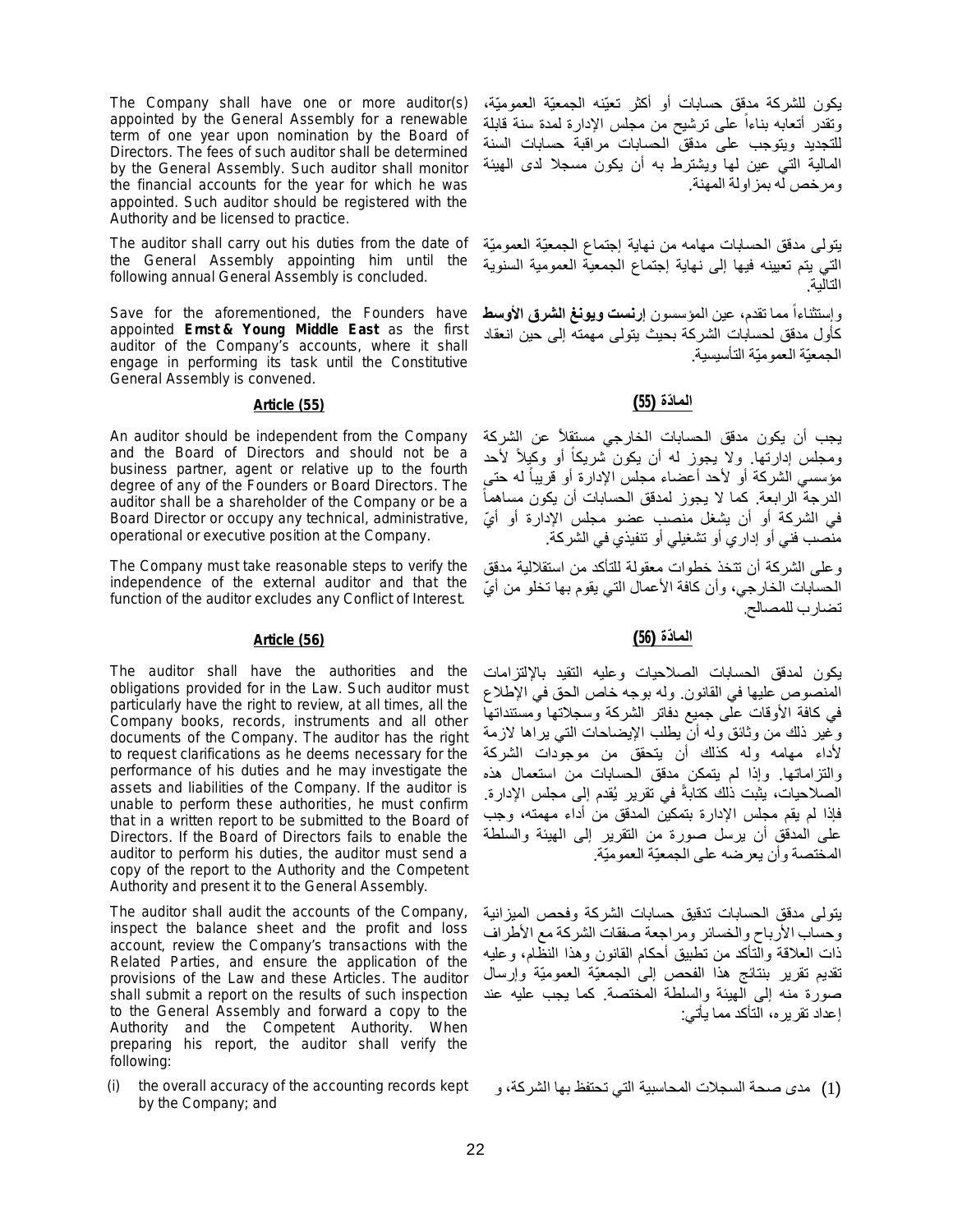(ii) the extent of conformity of Company records with accounting records.

Subsidiaries of the Company and their auditors shall provide any information or clarifications as requested by the auditor of the Company for the purposes of the audit.

The auditor must submit to the General Assembly a report containing all the particulars set out in Articles 245, 246 and 250 of the Law. The auditor must attend the General Assembly to present his report to the shareholders clarifying any interference or difficulties from the Board of Directors during the performance of his duties. The report of the auditor shall be independent and unbiased and present the opinion of the auditor concerning all matters related to his duties, particularly the Company's balance sheet, its financial positions and any violations thereto.

The auditor shall mention in his report and the balance sheet the voluntary contributions made by the Company made for the purpose of serving the society, if any, during the relevant financial year. The report and the balance sheet should also indicate the beneficiary of such contributions.

The auditor, who acts in the capacity of an agent of the shareholders, shall be liable for the accuracy of the particulars stated in his report. Each shareholder may discuss the report of the auditor and request for clarifications on matters included therein during the meeting of the General Assembly.

# **PART SEVEN** *THE FINANCE OF THE COMPANY*

### **الما ّدة (58) (58) Article**

The Board of Directors shall maintain duly organized accounting books which reflect the accurate and fair position of the Company's financial status in accordance with generally acceptable accounting principles internationally applied. No shareholder will be entitled to inspect those books unless a specific authorization to this effect is obtained from the Board of Directors.

The financial year of the Company shall start on the first day of January and shall end on the last day of December of every year. Save for the aforementioned, the first financial year shall commence as of the date of incorporation of the Company in the commercial register and shall end on 31 December 2018.

The Board of Directors must prepare an audited balance sheet and profit and loss account for each financial year at least one month before the Annual General Assembly. The Board of Directors must also prepare a report on the Company's activities during the financial year, its financial position at the end of the

(2) مدى تطابق حسابات الشركة مع السجلات المحاسبیة.

تلتزم الشركات التابعة للشركة ومدققي حساباتها بتقدیم أيّ معلومات أو توضیحات یطلبھا مدقق حسابات الشركة لأغراض التدقیق.

# **الما ّدة (57) (57) Article**

یقدم مدقق الحسابات إلى الجمعیّة العمومیّة تقریرا یشتمل على البیانات المنصوص علیها في الموادّ (245 و246 و250) من القانون. وعلیھ أن یحضر اجتماع الجمعیّة العمومیّة لیتلو تقریره على المساهمين موضحا أية معوقات أو تدخلات من مجلس الإدارة ً واجھتھ أثناء تأدیة أعمالھ، وأن یتسم تقریره بالاستقلالیة والحیادیة وأن یدلي برأیھ في كل ما یتعلق بعملھ وبوجھ خاص في میزانیة الشركة وملاحظاتھ على حسابات الشركة ومركزھا المالي وأیّة مخالفات بھا.

وعلى مدقق الحسابات أن یذكر في تقریره وفي المیزانیة العمومیة للشركة المساھمات الطوعیة التى قامت بھا الشركة خلال السنة المالیة لأغراض خدمة المجتمع " إن وجدت" وأن یحدد الجھة المستفیدة من ھذه المساھمات الطوعیة.

یكون المدقق مسئولا عن صحة البیانات الواردة في تقریره بوصفھ وكیلا عن مجموع المساھمین، ولكل مساھم أثناء عقد الجمعیّة العمومیّة أن یناقش تقریر المدقق وأن یستوضحھ عما ورد فیھ.

| الباب السابع |
|--------------|
| مالية الشركة |
| المادّة (58) |

على مجلس الإدارة أن یحتفظ بدفاتر حسابات منتظمة حسب الأصول لإعطاء صورة صحیحة وعادلة عن وضع أعمال الشركة ولتفسیر تعاملاتھا. تحفظ ھذه الدفاتر طبقا للمبادئ المحاسبیة المتعارف علیھا والمطبقة دولیا. ولا یحق لأ ّي مساھم في الشركة فحص دفاتر الحسابات تلك إلا بموجب تفویض بھذا المعنى صادر عن مجلس الإدارة.

تبدأ السنة المالیة للشركة في أول ینایر وتنتھي في آخر یوم من شھر دیسمبر من كل سنة، ویستثنى من ذلك السنة المالیة الأولى للشركة، فتبدأ من تاریخ قیدھا في السجل التجاري وتنتھي في 31 دیسمبر من عام .2018

# **الما ّدة (59) (59) Article**

على مجلس الإدارة أن یعد عن كل سنة مالیة قبل الاجتماع السنوي للجمعیّة العمومیّة السنویة بشھر على الأقل میزانیة مدققة للشركة وحساب الأرباح والخسائر. وعلى مجلس الإدارة أیضا أن یعد تقریرا عن نشاط الشركة خلال السنة المالیة وعن مركزھا المالي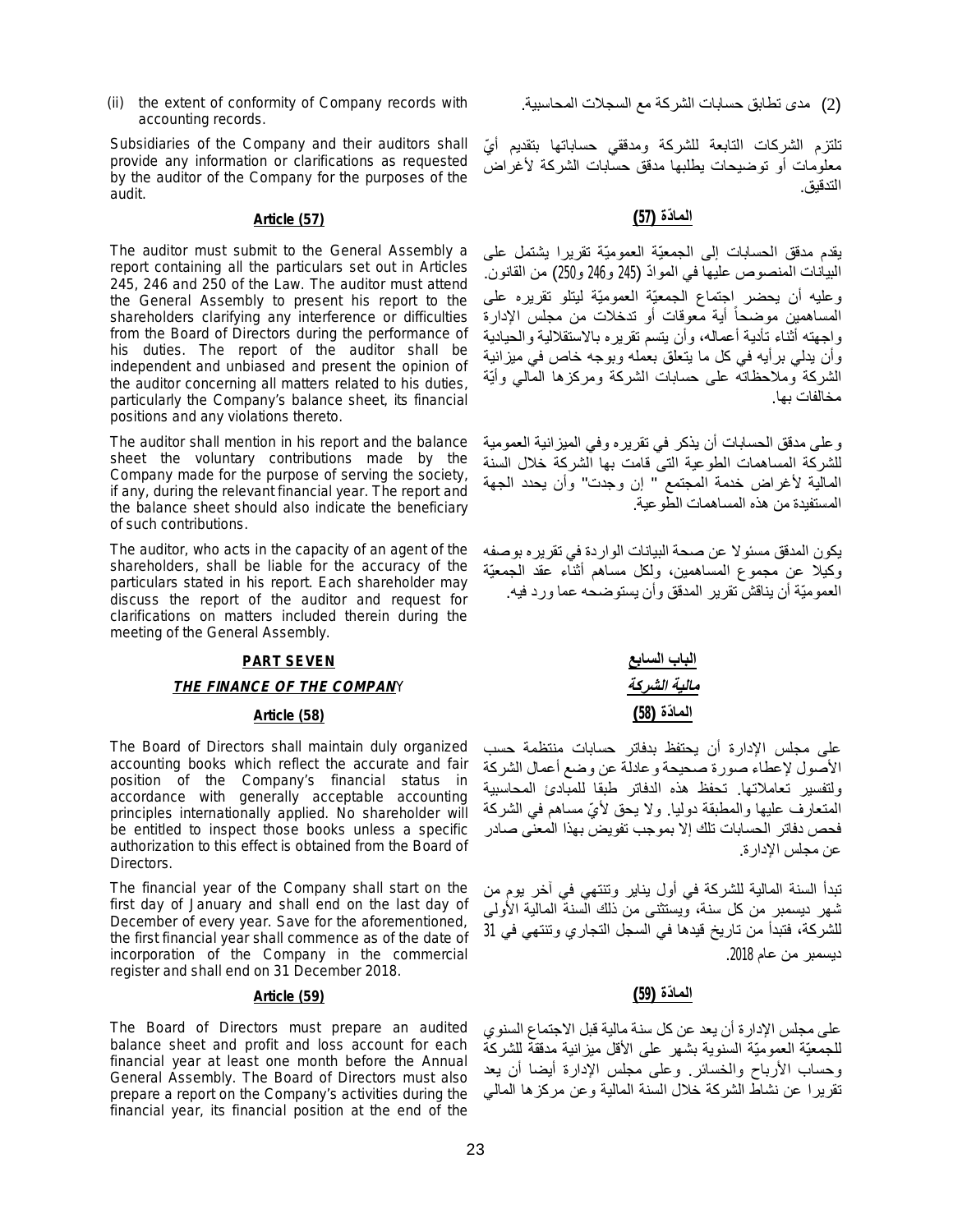same year and the recommendations on distribution of the net profits. A copy of the balance sheet, profit and loss account, the report of the auditor and report of the Board of Directors shall be sent to the Authority within seven (7) days from the date of convening the Annual General Assembly. The annual balance sheet and the profit and loss account shall be published in two daily local newspapers, one of them is issued in Arabic, within fifteen (15) days from the date of approval thereof by the annual General Assembly. A copy of the balance sheet and the profit and loss account shall be provided to the Authority and the Competent Authority.

The Board of Directors shall deduct a percentage of the annual gross profits for the depreciation of the Company's assets or for compensation for the depletion in their value. These amounts shall be utilized upon the decision of the Board of Directors and should not be distributed to the shareholders.

The annual net profits of the Company shall be distributed after deducting all general expenses and other costs as follows:

- (i) ten percent (10%) of the net profits shall be deducted and allocated as the legal reserve. Such deduction shall cease to occur when the total amount of the reserve is equal to at least fifty percent (50%) of the capital of the Company. If the reserve falls below this threshold, deduction shall be resumed;
- (ii) a percentage not exceeding ten percent (10%) of the net profits shall be allocated as a compensation for the Board Directors, after deducting amortizations and reserves. The compensation shall be determined by the General Assembly, upon the recommendation of the Board of Directors. Penalties imposed by the Authority or the Competent Authority on the Company due to violations by the Board of Directors of the Law or these Articles during the fiscal year that just ended shall be deducted from the remuneration of the Board of Directors. The General Assembly may resolve not to deduct such penalties if it finds that the penalties are not imposed due to any negligence or error on the part of the Board of Directors; and
- (iii) the remaining amounts of the net profits are distributed among the shareholders or shall be moved to the subsequent year, pursuant to a recommendation made by the Board of Directors, or instalments allocated to form an additional reserve, all in accordance with the General Assembly resolutions.

In any event and subject to the General Assembly's approval, the Company may distribute interim dividends on a semiannual or quarterly basis.

في ختام السنة ذاتھا والطریقة التي یقترحھا لتوزیع الأرباح الصافیة. ترسل صورة من المیزانیة وحساب الأرباح والخسائر وتقریر مدقق الحسابات علیھما وتقریر مجلس الإدارة إلى الھیئة خلال (7) سبعة أیام من انعقاد الجمعیّة العمومیّة السنویة. ویجب نشر المیزانیة السنویة للشركة وحساب الأرباح والخسائر في صحیفتین یومیتین تصدر أحدھما باللغة العربیة وذلك خلال (15) خمسة عشر بوما من تاريخ مصادقة الجمعیّة العمومیّة السنویة ً علیھا وتودع نسخة منھا لدى الھیئة والسلطة المختصة.

# **الما ّدة (60) (60) Article**

لمجلس الإدارة أن یقتطع من الأرباح السنویة غیر الصافیة نسبة یحددھا لاستھلاك موجودات الشركة أو التعویض عن انخفاض قیمتھا، ویتم التصرف في ھذه الأموال بناءا على قرار من مجلس ً الإدارة ولا یجوز توزیعھا على المساھمین.

# **الما ّدة (61) (61) Article**

توزع الأرباح السنویة الصافیة للشركة بعد خصم جمیع المصروفات العمومیة والتكالیف الأخرى وفقا لما یلي-:

- (1) تقتطع (%10) عشرة بالمائة من صافي الأرباح تخصص لحساب الاحتیاطي القانوني. ویوقف ھذا الاقتطاع متى بلغ مجموع الاحتیاطي قدرا یوازي (%50) خمسین بالمائة على الأقل من رأس مال الشركة. وإذا نقص الاحتیاطي عن ذلك، تعیّن العودة إلى الاقتطاع؛
- (2) تخصص نسبة لا تزید على (%10) عشرة بالمائة من الربح الصافي للسنة المالیة المنتھیة كمكافأة لأعضاء مجلس الإدارة وذلك بعد خصم كافة الإستھلاكات والإحتیاطیات. ویقترح مجلس الإدارة المكافأة وتعرض على الجمعیّة العمومیّة للنظر فیھا، وتخصم من تلك المكافأة الغرامات التي تكون قد وُقّعت على الشركة من المهيئة أو السلطة المختصة بسبب مخالفات مجلس الإدارة للقانون أو للنظام الأساسي خلال السنة المالیة المنتھیة. وللجمعیّة العمومیّة عدم خصم تلك الغرامات أو بعضھا إذا تبیّن لھا أن تلك الغرامات لیست ناتجة عن تقصیر أو خطأ من مجلس الإدارة؛ و
- (3) یوزع الباقي من صافي الأرباح بعد ذلك على المساھمین أو یرحل بناءا على اقتراح مجلس الإدارة إلى السنة المقبلة أو ً یخصص لإنشاء احتیاطي غیر عادي وفقا لما تقرره الجمعیّة العمومیّة السنویة.

وعلي اية حال مع عدم الإخلال بما سبق وبشرطً موافقة الجمعية العمومیة، یجوز للشركة توزیع أرباح مرحلیة على أساس نصف سنوي أو ربع سنوي.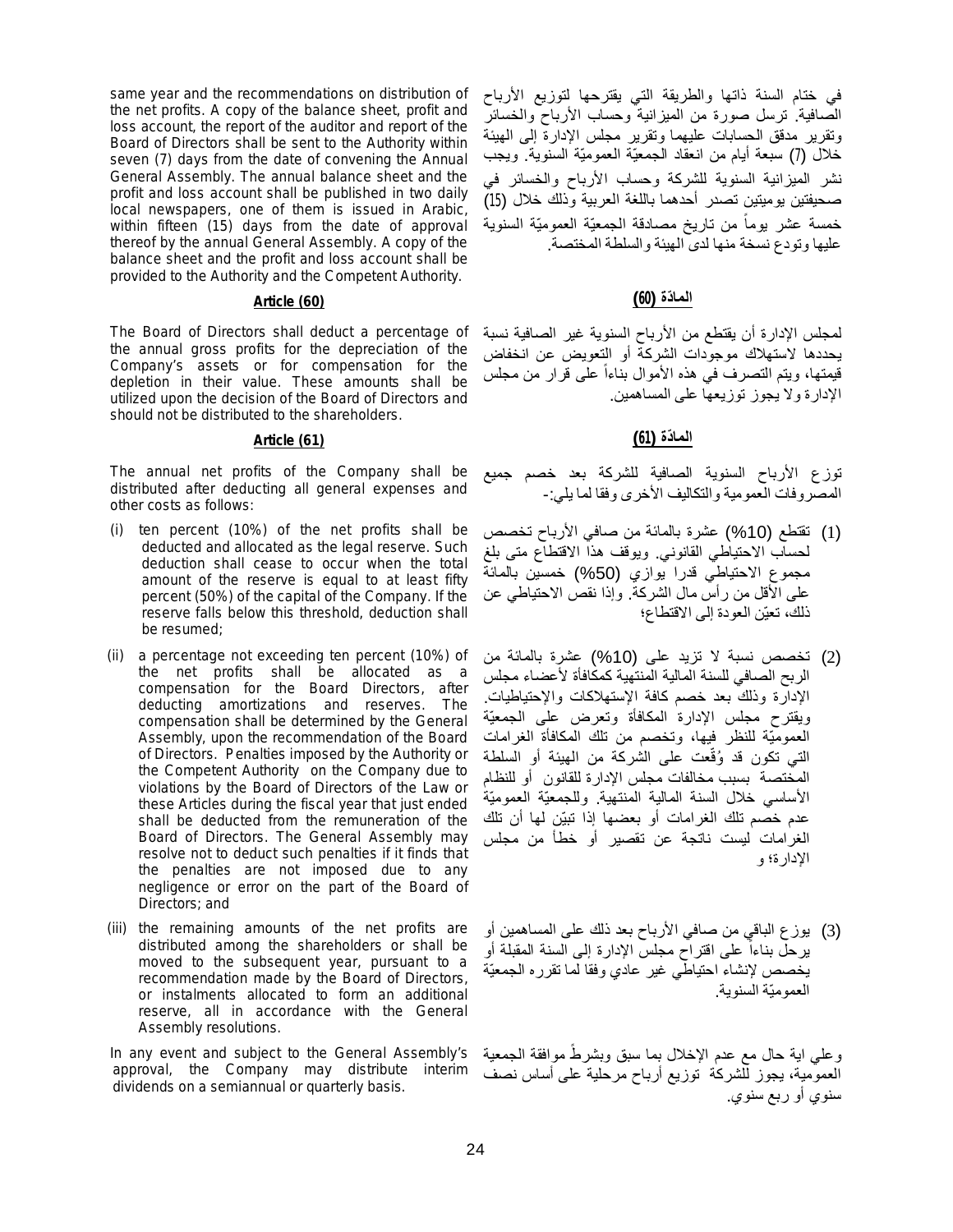### **الما ّدة (62) (62) Article**

The legal reserve shall be used by a resolution of the Board of Directors in the best interest of the Company. The legal reserve may not be distributed among the shareholders. However, any amount in excess of fifty percent (50%) of the paid up capital can be used to distribute dividends which shall not exceed ten percent (10%) of the paid up capital among the shareholders during years where distribution of such percentage is not possible.

Dividends shall be paid to the shareholders in accordance with the regulations as to trading, clearing, settlement, transfer of ownership and custody of securities and the applicable regulations of the financial market where the Company's shares are listed.

### **PART EIGHT**

### *DISPUTES*

### **الما ّدة (64) (64) Article**

Civil Liability against members of the Board of Directors may not be waived by resolution of the General Assembly. If the action giving rise to the liability was presented to the General Assembly in a report by the Board of Directors or by its auditor and was ratified by the General Assembly, civil claims shall be time barred by the expiry of one year from the date of convening that General Assembly. However, if the alleged action constitutes a criminal offence, the proceedings for liability shall not be time barred except by the lapse of the public case.

### **PART NINE**

### *DISSOLUTION OF THE COMPANY*

### **الما ّدة (65) (65) Article**

The Company shall be dissolved for any of the following reasons:

- (i) Expiry of the Company's term unless it is renewed in accordance with the provisions of these Articles.
- (ii) Fulfillment of the objectives for which the Company was established.
- (iii) A Special Resolution of the General Assembly to terminate the term of the Company.
- (iv) Merging the Company with another company. .أخرى شركة في الشركة اندماج) 4(
- (v) The issuance of a court order dissolving the Company.
- (vi) The depletion of all or most of the Company's assets, making it impossible to beneficially invest the remainder.

یتم التصرف في المال الاحتیاطي بناء على قرار مجلس الإدارة في الأوجھ التي تحقق مصالح الشركة. لا یجوز توزیع الاحتیاطي القانوني على المساھمین، وإنما یجوز استعمال ما زاد منھ على نصف رأس المال المدفوع لتأمین توزیع أرباح لا تزید على (%10) عشرة بالمائة من رأس المال المدفوع على المساھمین في السنوات التي لا تسمح بتوزیع ھذه النسبة.

### **الما ّدة (63**) **(63) Article**

تدفع حصص الأرباح إلى المساهمين طبقا للنظام الخاص بالتداول ً والمقاصة والتسویات في نقل ملكیة وحفظ الأوراق المالیة والقواعد المعیّنة في السوق المالي المدرج فیھ أسھم الشركة .

| الباب الثامن |  |
|--------------|--|
| المنازعات    |  |
| المادّة (64) |  |

لا یترتب على أ ّي قرار یصدر عن الجمعیّة العمومیّة سقوط دعوى المسؤولیة المدنیة ضد أعضاء مجلس الإدارة. وإذا كان الفعل الموجب للمسئولیة قد عرض على الجمعیّة العمومیّة بتقریر من مجلس الإدارة أو مدقق الحسابات وصادقت علیھ، فإن دعوى المسئولیة تسقط بمضي سنة من تاریخ انعقاد الجمعیة. ومع ذلك، إذا كان الفعل المنسوب إلى أعضاء مجلس الإدارة یكون جریمة جنائیة، فلا تسقط دعوى المسئولیة إلا بسقوط الدعوى العمومیة.

| الباب التاسع                 |
|------------------------------|
| <u>في حل الشركة وتصفيتها</u> |
| المادّة (65)                 |

تحل الشركة لأحد الأسباب التالیة:

- (1) انتھاء المدة المحددة للشركة ما لم تجدد وفقا للقواعد الواردة بھذا النظام الأساسي.
	- (2) انتھاء الغرض الذي أسست الشركة من أجلھ.
- (3) صدور قرار خاص من الجمعیّة العمومیّة بإنھاء مدة الشركة.
	-
	- (5) صدور حكم قضائي بحل الشركة.
- (6) ھلاك جمیع أموال الشركة أو معظمھا بحیث یتعذر إستثمار الباقي إستثمارا مجدیاً.ً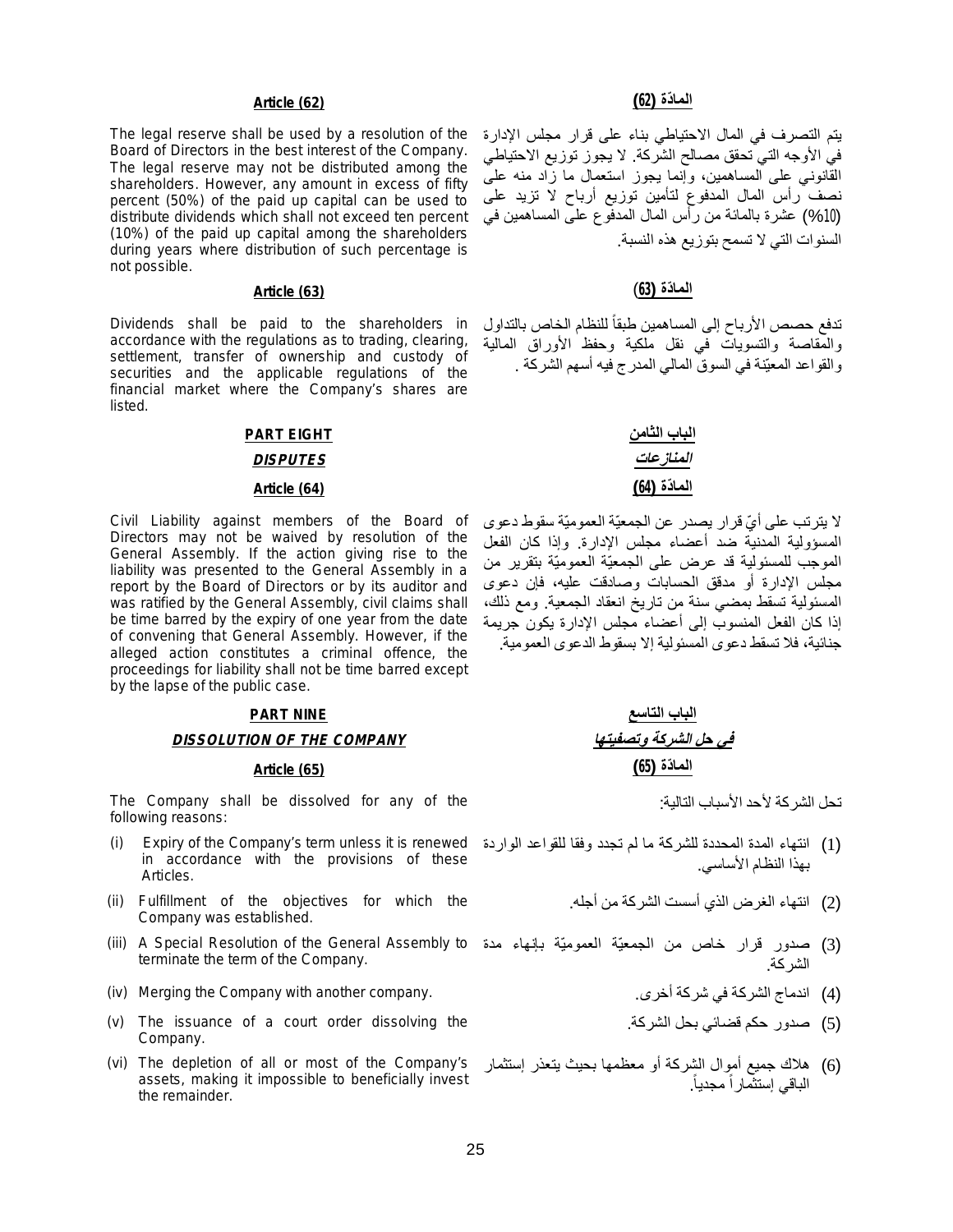If the Company incurs losses equal to fifty percent (50%) of the issued share capital, the Board of Directors shall, within thirty (30) days from the date of disclosure to the Authority of the periodic or annual financial statements, invite General Assembly to convene and decide whether the Company should continue or be dissolved prior to its term as mentioned in these Articles provided that such decision must be issued through a Special Resolution.

At the end of the term of the Company or in case of its dissolution before the expiry of such term, the General Assembly shall, upon recommendation by the Board of Directors, determine the method of liquidation, appoint one or more liquidators and shall specify their duties. The authorities of the Board of Directors shall terminate with the appointment of the liquidator(s). The authorities of the General Assembly shall remain in force for the duration of the liquidation process and shall last until the liquidators are absolved of their obligations.

### **PART TEN**

### *FINAL PROVISIONS*

The Board of Directors may implement the employees incentive scheme (employees share option plan), and for the purpose of encouraging the Company's employees and attracting and retaining talented employees to work in the Company, and in addition to any other allocations made to the employees who are founding shareholders, the Company's Board may have the right to implement the employees share option plan as per the following terms and conditions.

- (i) The Company's capital shall be increased no more than the percentage decided by virtue of the resolution issued by the Authority in this regard, and the Board of Directors shall define the number of shares offered to each employee, the price of the share option and the share option period.
- (ii) The share option plan shall not be applied unless approved by the General Assembly of the Company through a Special Resolution.

### **الما ّدة (69) (69) Article**

The provisions of the Law shall apply to any matter not specifically covered in the Memorandum of Association or these Articles.

The Company's Board of Directors, chief executive officer, managers and auditors shall assist the inspectors assigned by the Authority; provide them with all required data and information and grant them access to all business, books, documents or records kept by any branch, subsidiary or auditor of the

### **الما ّدة (66) (66) Article**

إذا بلغت خسائر الشركة نصف رأس المال المصدر، وجب على مجلس الإدارة خلال (30) ثلاثين يوماً من تاريخ الإفصاح للهيئة عن القوائم المالیة الدوریة أو السنویة دعوة الجمعیّة العمومیّة للإنعقاد والنظر في استمرار الشركة أو حلھا قبل الأجل المعیّن في النظام الأساسي على أن یصدر قرار الجمعیّة العمومیّة في ھذا الشأن بموجب قرار خاص.

### **الما ّدة (67) (67) Article**

عند انتھاء مدة الشركة أو حلھا قبل الأجل المحدد، تعیّن الجمعیّة العمومیّة ، بناءا على طلب مجلس الإدارة، طریقة التصفیة وتعیّن ً مصفیا أو أكثر وتحدد سلطتھم. وتنتھي وكالة مجلس الإدارة بتعیین المصفین وتبقى سلطة الجمعیّة العمومیّة قائمة طوال مدة التصفیة إلى أن یتم إخلاء عھدة المصفین.

# **الباب العاشر** *الأحكام الختامیة* **الما ّدة (68) (68) Article**

یجوز لمجلس الإدارة تنفیذ خیار شراء الأسھم للموظفین (برنامج اسھم اثابة وتحفیز العاملین)، ولغرض تحفیز موظفي الشركة واستقطاب والمحافظة على موظفین موھوبین للعمل بالشركة فإنھ إضافة إلى أیة تخصصات تمنح للموظفین الذین یكونوا مساھمین مؤسسیین، یحق لمجلس إدارة الشركة تطبیق برنامج خیار شراء أسھم الشركة طبقا للشروط والإجراءات التالیة:

- (1) یجوز زیادة رأس مال الشركة بنسبة لا تزید عن النسبة المقرر بموجب القرار الصادر عن الھیئة بھذا الشأن وذلك لغرض تطبیق برامج خیار شراء أسھم الشركة ویحدد مجلس الإدارة عدد الأسھم الممنوحة لكل موظف وسعر خیار الشراء وفترة الخیار.
- (2) لا یجوز تطبیق برنامج خیار شراء أسھم الشركة إلا بعد إقراره من قبل الجمعیّة العمومیّة للشركة بقرار خاص.

تطبق أحكام القانون فیما لم یرد في شأنھ نص خاص في عقد التأسیس أو النظام الأساسي.

على مجلس إدارة الشركة والرئیس التنفیذي والمدیرین بالشركة ومدققي حساباتھا تسھیل أعمال التفتیش الدوري الذي تقوم بھ الھیئة من خلال المفتشین المكلفین من قبلھا وتقدیم ما یطلبھ المفتشین من بیانات أو معلومات، وكذلك الإطلاع على أعمال الشركة ودفاترھا أو أیة أوراق أو سجلات لدى فروعھا وشركاتھا